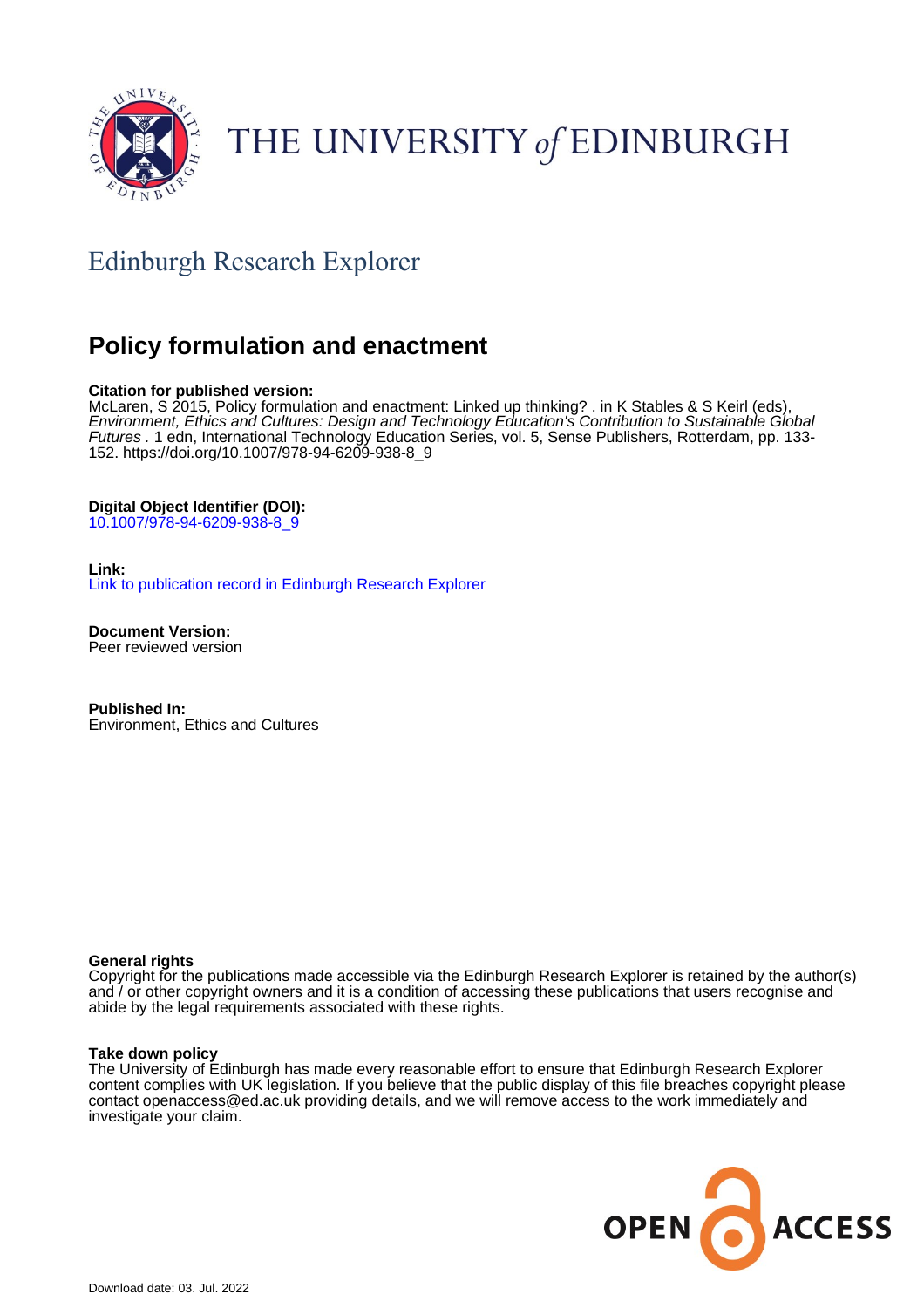# **POLICY FORMULATION AND ENACTMENT:**

# *Linked up Thinking?*

#### INTRODUCTION

This chapter explores the challenges, issues and potential of Design and Technology Education as an active contributor in the transformational change towards an interconnected system that offers a sustainable future. The focus is on the process of policy formulation, through translation, into practice and implementation in Design and Technology education in schools. Overall, the aim is to examine what is central to change, the key stakeholders, and what might be considered the inhibitors to enactment of policy and practice change.

Initially, a more general consideration is given to what drives changes in policy and what is required in order to translate policy into practice. For changes in ways of thinking and being to manifest, with meaning and purpose, a more holistic systems-approach is required. Transformational change requires a shift in collective mindsets, a state change, and strategic changes which impact on processes and involve cultural change. By its nature, it is ambitious.

Transformational change takes some time to enact and will never be a 'quick fix'. It aims to bring about change that is embedded and deep rooted. Transformational change therefore, requires more than issuing new economic, social, environmental, and educational policies. For transformational change in education, it is not enough to simply alter policy guidelines, or national curriculum guidelines, tinker with curriculum architecture and assessment regimes and offer a few professional development sessions for teachers. The traditional institutional, incremental, evolutionary changes which comprise the more common developmental approaches will not suffice.

Design and Technology Education (internationally known by various nomenclature; here D&T will be used) is commonly included in school curricula with a view to developing attitudes, skills and knowledge related to creativity, problem solving, communication, making (in the variety of fields related to design, engineering and technologies). Aims, and arguments, for the purpose and value for D&T in school curricula tend towards developing life skills and lifelong learning and employability skills, dealing with uncertainty and the pace of change encountered over time, and potential creative contribution of thinking and actionorientated individuals to society and economy.

*A.N. Other, B.N. Other (eds.), Title of Book, 00–00. © 2005 Sense Publishers. All rights reserved.*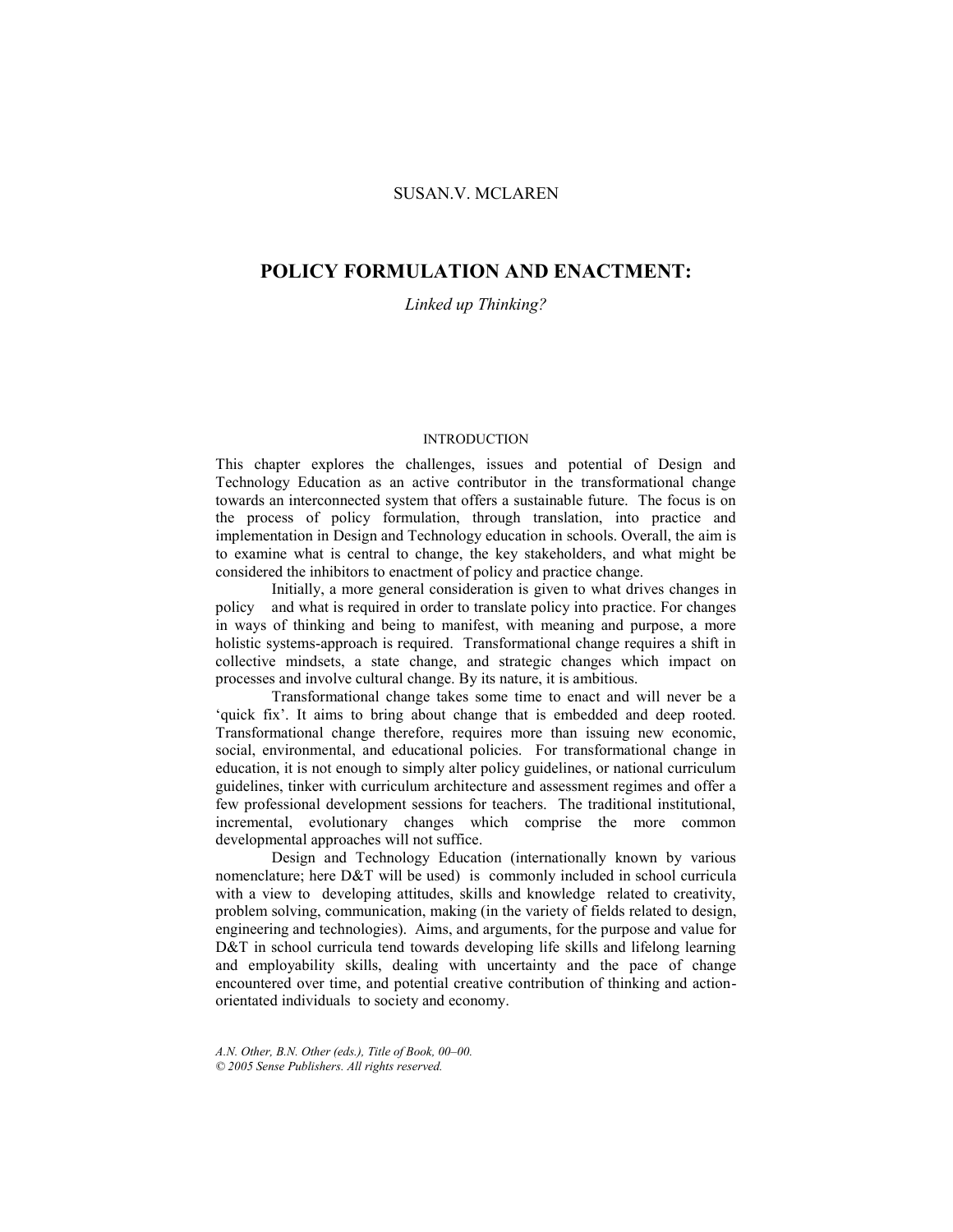The purpose and aims of D&T in the curriculum have developed from the original and more traditional skills and employment preparation of Technical Education and / or the preparation for domestic duties through Home Economics, which tended to be at the root of the subject(s) in the early  $20<sup>th</sup>$  century. These roots are still prevalent in some 21<sup>st</sup> century D&T education, while societies, economies and cultures have undergone phenomenal change.

To explore why the learning experiences for young people and the curriculum, as it relates to D&T, need to change the following questions are posed:

- What needs to be in place for D&T to actively contribute to the significant educational goal of attaining sustainable global futures?
- Who is involved in the development of D&T as an agent of critical and practical action for students as global citizens with an understanding of ethical ways that are respectful of peoples, cultures and environments?
- What needs to be in place to allow D&T to demonstrate what it offers in holistic and integrative cross-curricular ways?

This chapter draws on an overview of the past 20 years of developments in one country, with the intention that the general principles can be transposed to the different states, constitutions and national systems of the readers. It examines the long term planning, linked up thinking, the process and players required for any aspirational, transformational change, in which D&T is situated, in order that policy formulated is indeed enacted.

#### WHAT DRIVES IMPETUS FOR CHANGE?

This section begins to explore the key drivers for change generally. More specifically, it considers the drivers for change in education systems, curriculum architecture, principles, values and content which manifest as changes in policy.

Generally change is thought to be required in relation to issues arising from cultural, social, economic, environmental and educational challenges, problems, ambitions or aspirations. This may lead to policies written from the perspective of party political ideologies and as a consequence such change is driven through by political mandate. There are a range of stakeholders with vested interests which influence core policies either officially or, maybe through less formal civic processes and possibly more subversive and insidious approaches. Lobbyists, activists, professional associations and institutes, unions, media, nongovernmental organisations, for example, may work to encourage an alternative view of progress and aspirations for citizens, national and global. Whichever driver, or collection of drivers, drag or push for change, there tends to be a consensus of some sort and very rarely does change occur if a lone individual announces that change is needed and no one joins the call.

Christensen (1997), in the context of commercial, profit-seeking businesses, noted that many recognise innovations and the associated potential for change e.g. in technologies, products, systems and methods. Yet, they prefer the status quo, as their current environment or business model does not facilitate or encourage early adoption. Change is disruptive when it has the potential to meet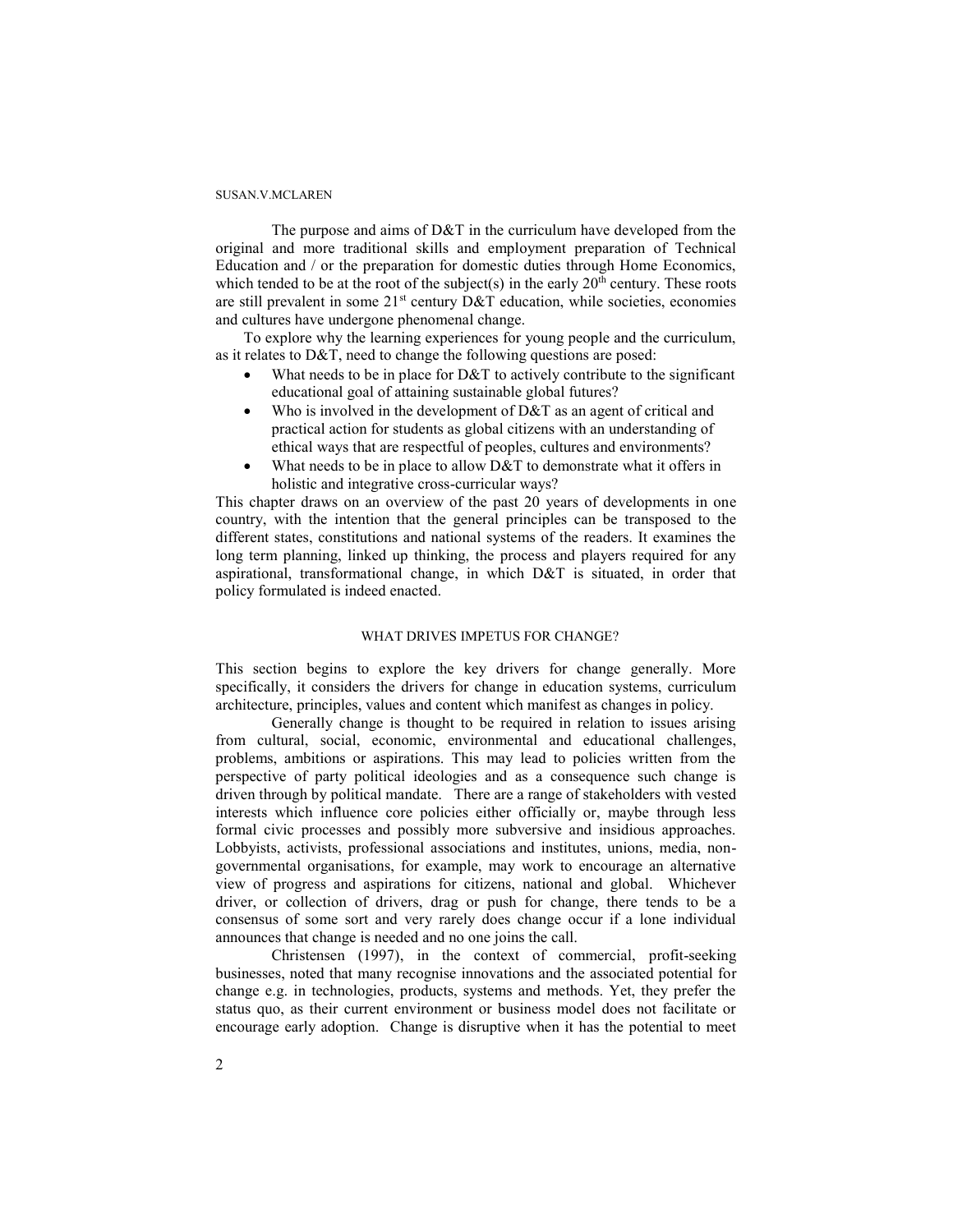the unknown needs, fits new and emerging demands, perhaps not yet even identified, and is not a neat fit with any existing model. There may be the risk of diversion of resources and/or investment which may alienate clients, customers and shareholders. This perpetuates incremental evolution and 'sustaining change', which maintains the relationships with the existing stakeholders/customer base by maintaining some familiarity and does not disturb the status quo. Christensen broadened the term 'disruptive technologies' to 'disruptive innovation' in order that is could be understood more usefully and adopted in a wider variety of contexts, specifically in relation to social change. Christensen et al (2006) apply the term 'catalytic innovation' when disruptive innovation begins to receive a growing interest which results in an undercurrent of activity adopting the new technologies or systems or models and a sizeable momentum is generated. It is then traditional thinking and ways of doing are displaced/ disrupted.

At the level of various national governments and non-governmental agencies, the issues that are increasingly becoming apparent in the  $21<sup>st</sup>$  century are related to social justice, climate justice, climate change, energy and resource access, the divide between rich and poor, digital communication networks, and access to basic human rights such as water, shelter, and education. These are, undoubtedly, big issues. It is becoming apparent that in order to address these, a different way of thinking and being is required. This demands a fundamental rethinking of systems and infra-structures that have hitherto incrementally developed in ways which, all too often, have fragmented, and become politicised. Once determined, policies for educational change may serve as the driver for change, but in order to be disruptive, or for 'catalytic innovation', they need to take root.

#### STAKEHOLDER CONVERGENCE

Central to change are the instigators, the stakeholders and the collaborators. The questions which may exercise the stakeholders with a view to instigating change may be as follows: Why bother? Will it make a difference? Who are we trying to change? What exactly are we trying to change? If we can change things, who will it impact on? Who has greatest influence in order to make this happen? Stakeholders, as prospective collaborators, may not always arrive 'at the table' with common goals, but they may, after discussion and debate, arrive at a consensus that change is worthwhile and meaningful. This can be transformed into a common will and motivation to embark on change.

Aspirational and transformational change for education requires a number of key stakeholders to arrive at some consensus and support the enactment of change for all those directly involved and beyond. In brief, there needs to be (cross party) political will with educational, and community stakeholders' agreement / 'buy in'. The key players of the community stakeholders are the teachers who will enact the change in practice, directly with their learners.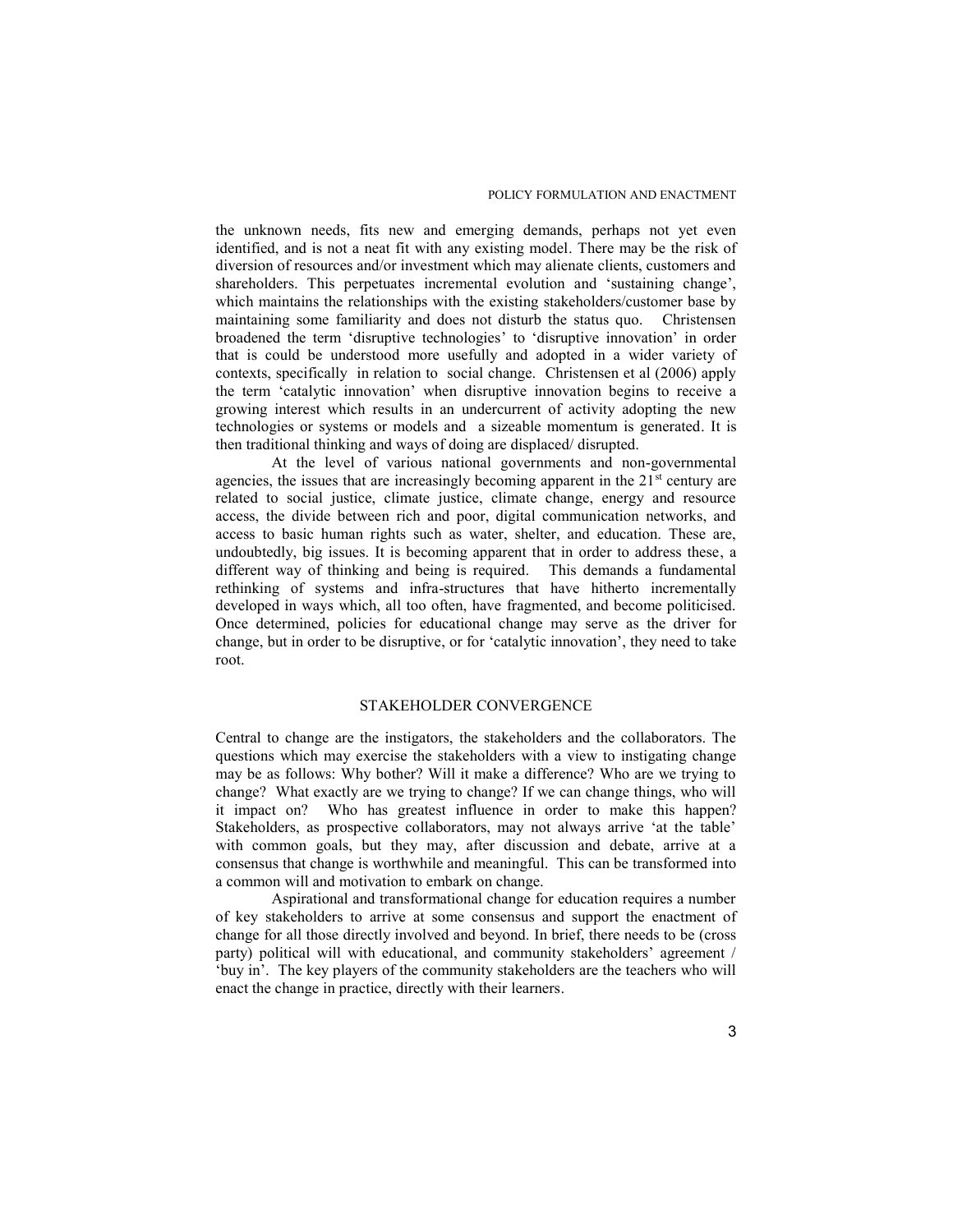Hargreaves (1994) acknowledges the importance of involving teachers in educational change and recognises not only 'their capacity to change, but their desires for changes' (p11.) In order to avoid imposed 'top down' change and ineffectual policies resulting in superficial tweaking of existing practice or policies that remain in the abstract, inspiring little or no enactment, he advises attention is given to the individual teacher, in the collective of the teaching profession, and their personal *desire* for change. Hargreaves examines change through the ethic of practicality, which guides teachers in their own context, culture and world view, their desire for improved experience for their learners and ultimately whether they feel change is of value or not.

Rost, Gresele & Martens (2001), in their model of the phases of integrated action, suggest that for the process of initial policy creation to begin, and for that policy to have some impact, a long standing commitment from different providers and interested parties is fundamental. These stakeholders must all be willing to tackle the same identified issues and aspirations regardless of affiliations. Fundamental to the process of change is the importance placed on consensus of interested parties with motivation for change within and outwith government, be they statutory, non-statutory, voluntary, local or national stakeholders. There tends to be a convergence of various initiatives, from the bottom up, from the top down and, perhaps, a single key player who brings such stakeholders together for a collaborative and consultative phase of change. In summary, the phases of integrated action are as follows:

1. Motivation phase: Integration and information sharing from all players/ stakeholders on board. Analysis of threat (perceived or otherwise); identification of the need for change and motivational drivers for change; and consideration of what may occur if there is no change

2. Action choice phase: Opportunities are identified & motive(s) are clarified; Where a goal oriented action can be identified (for example, to develop a more sustainable nation and increasingly aware global citizens through education, economy and cultural change) this tends to reaffirm the initial motivation by emphasizing the threat. This, in turn, reaffirms the conditions that might arise if *no* action were to be taken. This phase directs action and creates the set of objectives which will drive the volition and implementation phases. It may be necessary to accept some pragmatic and feasible ways forward and identify the timeframes that will be required for actions to be enacted, reviewed and developed before the goals(s) can be reached. If there is no suitable action identified as being relevant or possible, then the process of change will cease;

3. Volition phase: convergence and / or consensus of the will to take action(s) as agreed in the action choice phase;

4. Action implementation phase: Goal oriented action manifests in national strategic objectives and legislative acts, policy recommendations and targets, changes in practice, especially when opportunities arise and can be exploited.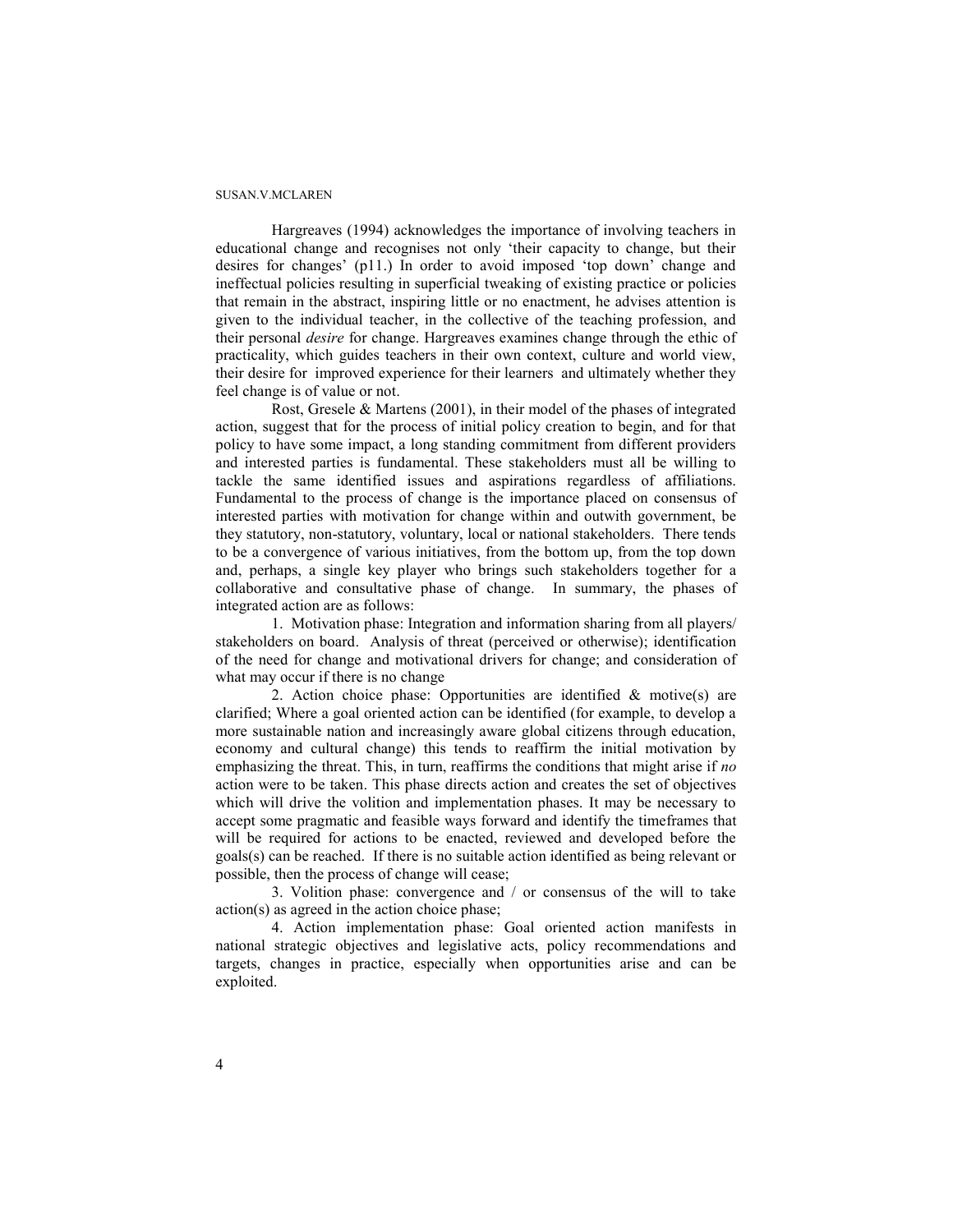The integrated action model acknowledges the time required for ongoing further commitment from stakeholders, the time for the change(s) to take root, to be adopted, adapted and to be embedded by an increasing number of participants.

### COMMON ISSUES AND INHIBITORS ENCOUNTERED IN TRANSFORMATIONAL CHANGE

The importance of having key drivers for any change has already been mooted. What are the key elements that need to be established to stimulate and facilitate any transformational change and ensure the complexities are interpreted into meaningful, collaborative and authentic action in D&T? What needs to be in place to enable the potential contribution of change in terms of D&T reach our learners and have any impact or influence? What might be common issues and inhibitors encountered in transformational change?

As with all change, there may be 'inhibitors' that impact on the pace, direction, ethos and effectiveness of change to the detriment of those driving change. It may be possible to identify the potential obstacles in advance and others may have to be circumnavigated as encountered. Comprehensive and significant change, such as pedagogical and curricular reform, takes multi-agency effort and collaboration. Such reform can easily take a decade or more. In that time, it may be that the rationale for the change is lost, diluted or misconstrued. It is important, therefore, that the long- term benefits, values, and purpose of the change, are kept central and to the agreement of all stakeholders. When critiquing the process of change and examining why it often falls short of what is required with maximum benefit not achieved, Reform Scotland (2013) suggest the potential inhibitors (see Table 1 below) can be addressed, through various carefully planned strategies.

| <b>Potential inhibitors</b> as they relate more<br>generally to change <i>may include</i>         | <b>Potential inhibitors</b> as they relate more<br>specifically to change in the context of<br>education <i>may include</i>                                                                                                                                                      |
|---------------------------------------------------------------------------------------------------|----------------------------------------------------------------------------------------------------------------------------------------------------------------------------------------------------------------------------------------------------------------------------------|
| Elongated time for impact of change can<br>breed apathy, loss of energy and<br>enthusiasm:        | Slow, inflexible systems -difficult to<br>incorporate the change in educational<br>targets, objectives, publically noted<br>achievements and formal qualifications e.g.<br>awarding bodies, university courses.                                                                  |
| Too numerous, unachievable or<br>demotivating targets may disenfranchise<br><i>practitioners:</i> | Management / practitioners unwilling to<br>make changes to programmes of work and<br>units, especially if they see no meaningful<br>reason or potential improvement for learners;<br>School inspection procedures perceived to be<br>judgmental rather than acknowledging school |

*Table 1: suggestions of potential inhibitors: general and in educational context*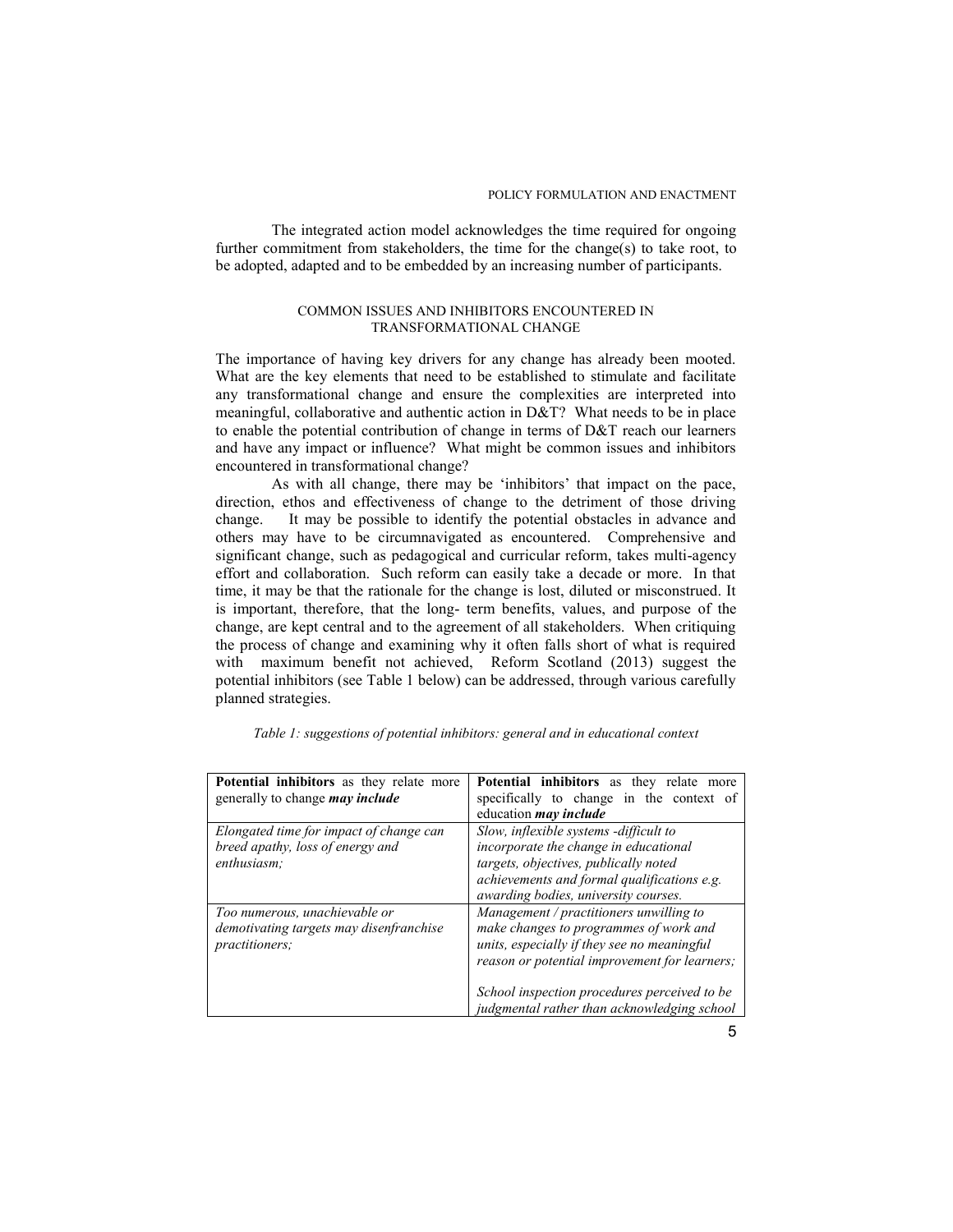|                                                                                                                                                                                      | priorities/helping with internal self-<br>evaluation/review to stimulate improvements;                                                                                                                            |
|--------------------------------------------------------------------------------------------------------------------------------------------------------------------------------------|-------------------------------------------------------------------------------------------------------------------------------------------------------------------------------------------------------------------|
| Bureaucracy, protocols, paperwork and<br>officialdom are perceived to slow rate of<br>change, lose momentum and may remove<br>ownership from the practitioner;                       | Lack of resources to communicate and<br>support the change in practice<br>National examinations /high stakes<br>assessment encourage 'play safe'<br>approaches rather than incentivising<br><i>innovation</i> ;   |
| Too much detail provided – no room for<br>groundswell initiatives, no opportunities<br>of freedom and flexibility unique to<br>collective activism and localism of those<br>involved | Teachers feeling inadequately prepared for<br>developing, planning and assessing new<br>learning experiences;<br>Lack of time to interpret and develop the<br>required personal pedagogical content<br>knowledge: |
| Conflict of understanding e.g. relating to<br>the reasons and purpose of change,<br>resulting in stand-off, or personal<br>dilemmas.                                                 | Teachers feeling uncomfortable with the<br>values and dealing with topics and<br>controversial issues:                                                                                                            |

#### JOURNEY OF CHANGE: AN EXAMPLE IN CONTEXT

An example of the long term nature of the journey of change through policy to enactment in practice, as related to D&T will be described through a broad-brush overview of the process as it is from one country, Scotland. It will focus on the process of change in policy and practice which embeds sustainability, EDS and global citizenship in governmental policies and practice for education, industry and society and in the school D&T curriculum.

Scotland is a small country with a population of approximately 5 million people. Scotland has remarkably few obligations and prohibitions relating to education contained in statute. The national (central) government has responsibility for the creation and review of the educational legislation, policies, and overall funding of the state educational system and for the curriculum for 3-18year olds. [The current National Priorities are issued under the authority of Standards in Scotland's Schools Act 2000.] Within this framework, the responsibility for enactment is assumed by 32 local councils. Since these local councils have responsibility for local educational budgets and they in turn devolve approximately 90% of the budget and management to their schools, and may be of different party political persuasions and alliances from those in central government, there is room for localised differences within the overall principles. There is no mandatory 'National Curriculum'. There is a national framework of the principles and purposes of education and national guidelines provide the experiences and outcomes that are considered as the entitlement for all children and young people. Schools and teachers are given the professional responsibility for interpretation of the framework and guidelines into practice. Schools and teachers have the freedom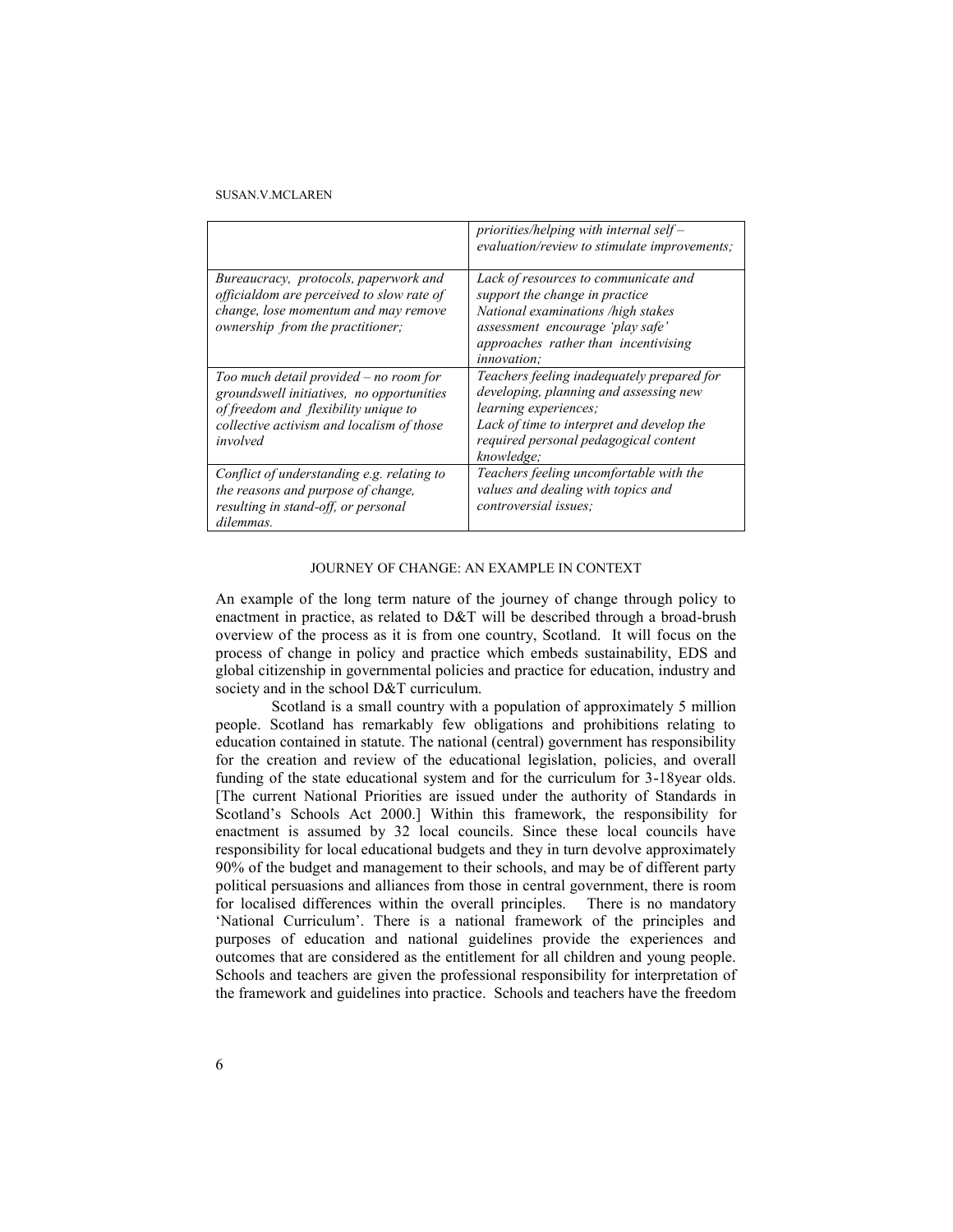to innovate. They are entitled, and encouraged to take professional decisions and make judgments.

#### *A journey over time: policy formulation*

Over the past 20 years, there have been various 'colours' of government making decisions. The changes discussed here began under one political party, continued under a coalition government, and were further developed under a minority government. They are now (2013) fully accepted as having cross-party support. The key driver for this cross party ambition and aspiration for the citizens and for the future of the nation was for the country itself to be a responsible nation (within the global context), based on shared values with sustainability at its core -<br>philosophically and structurally embedded. This required a national strategic philosophically and structurally embedded. approach at national and local level as related to changes in social, environmental and economic contexts, policies and practices.

Development work for the first national guidelines for education, for the learners aged between 5 and 14 years old, involved school teachers, initial teacher educators and local council education directors and officers on various curriculum development working parties convened by the Scottish Consultative Council on the Curriculum. This work resulted in the publication of 5-14 National Guidelines for all curriculum areas, with the first tranche focusing on English and Mathematics (SOEID, 1990).

During this time of curriculum development, a key signal for change came about with the publication of Agenda 21, adopted at the 1992 Earth Summit in Rio de Janeiro, which called on governments to adopt national strategies for sustainable development. Agenda 21 put most of the responsibility for leading change on national governments, but stated that the national governments also needed to work in a broad series of partnerships with participation from international organizations, business, regional, state, provincial and local governments, non-governmental and citizens' groups. The concepts and ideas from Agenda 21, Chapter 36,'Education, Training and Public Awareness', were adopted as the basis for the 'Scottish Curriculum Guidelines for 5-14 Environmental Studies' where Technology Education was with a cognate grouping of People in Place, People in Time, and Science (SOEID, 1993). The shared rationale was explicitly based on the development of knowledge, understanding and attitudes related to sustainable development, and the principles of environmental, societal and ethical awareness, and consequences of actions.

Since the introduction of Technology Education to the Scottish school curriculum, there have been various editions of national guidelines for Technology Education e.g. 'Technology Education for Scottish Schools' (SCCC, 1996), 'National Guidelines for 5-14 Environmental Studies: Society, Science and Technology Education' (revised) (LTS, 2000), and 'Curriculum for Excellence (CfE) Technologies' (LTS, 2009a). They suggest the experiences and outcomes to which young people are entitled. Education for sustainability is given a central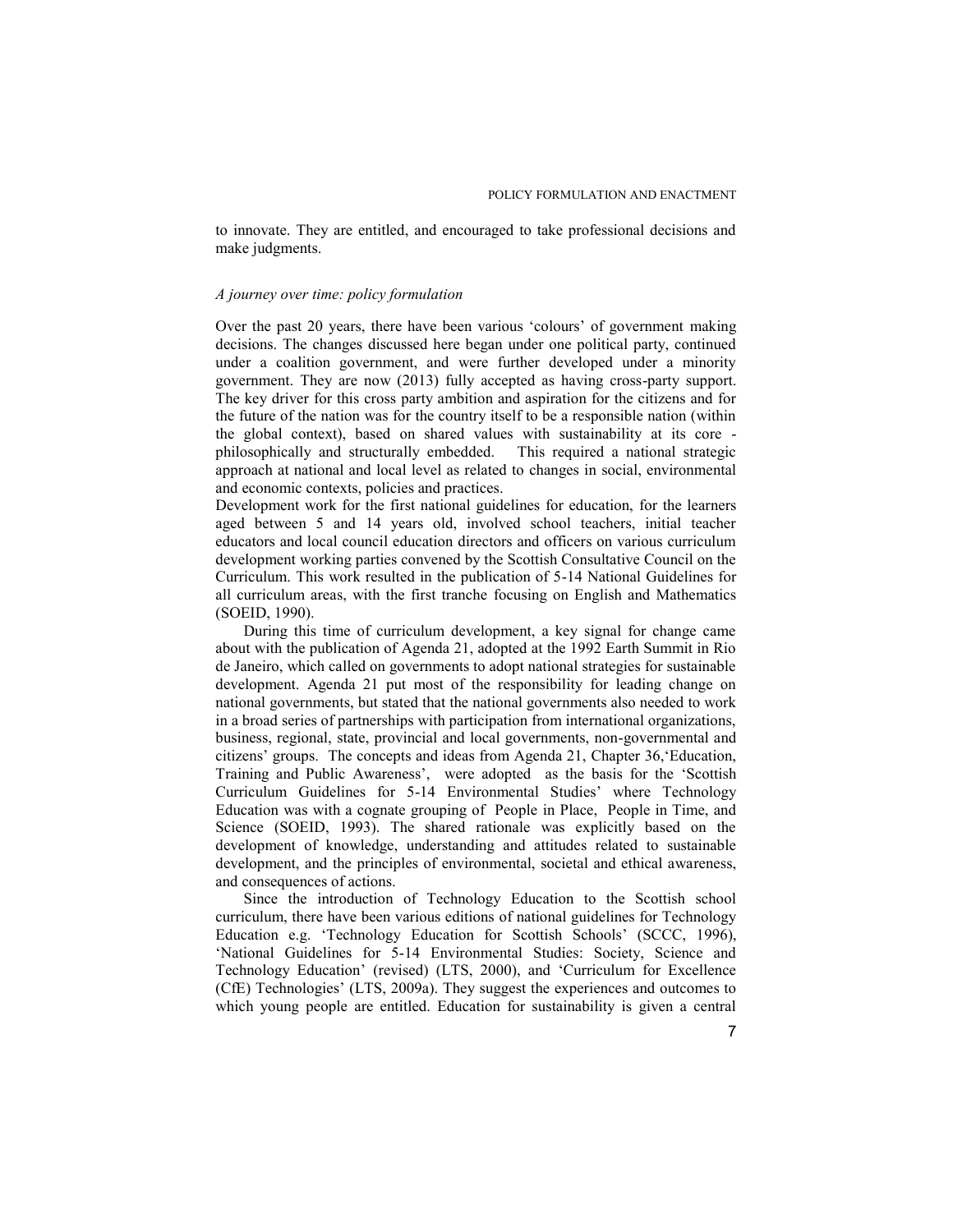role. For example, 'Technology Education in Scottish Schools' (SCCC,1996:12) described 'technological sensitivity' as an aspect of technological capability which is about having a habit of mind which asks questions about, and reflects on, social, moral, aesthetic and environmental issues, as well as technical and economic aspects of all technological activity. Teachers were to encourage learners to apply considered moral and ethical judgements in evaluating technologies and to appreciate that technological developments have consequences for people, society and the environment of the world. 'The National Guidelines for 5-14 Environmental Studies: Society, Science and Technology Education' (LTS, 2000) promoted developing informed attitudes of learners through the consideration and critique of consequences of actions proposed and of those taken. This included recognition of the provenance of resources and materials and energy transfer used in design and make activities. Generally learners were to be more aware of the full lifecycle of a product from inception through manufacture, transportation, marketing, and use to waste/disposal. Teachers were to help learners appreciate that although technological solutions may be acceptable to some they may be unacceptable to others (LTS, 2000: 76).

In 2002, the Scottish Government instigated a 'National Debate to examine the purposes and value of education for 21<sup>st</sup> century. The 'National Debate on Schools for the 21st Century', drew on a wide range of responses and consulted with representatives from many sectors, public and private, informal and official associations, groups and individuals, and aimed to identify what was considered to be the value and purpose of education, and what was hindering progress and social equity. This ran concurrently with a review of the whole educational system in Scotland (SEED, 2002; Munn et al, 2004). As a result there was a reformulation of the entire curriculum, including curriculum architecture, for 3-18 years olds. One of the first things to be addressed was the over-crowded nature of the curriculum and the need to limit the teaching of curriculum 'subjects' in silos, disconnected from other 'subjects' with little consideration of the way the world 'works' and the nature of interconnected systems thinking and holism generally. The value of interdisciplinary learning was acknowledged. Greater emphasis was also to be placed on interagency working, and a linking up of the plethora of educational initiatives. So, a significant rethink of purpose and value of education began (Scottish Executive 2004 a & b).

As the discussions, consultations and debates of the Curriculum Reform working party proceeded, significant events and publications filtered through from beyond the educational sphere. For example, the launch of UNESCO Decade of Education for Sustainable Development (2005-2014) was met at ministerial level with a commitment to Sustainable Development Education (SDE) evidenced in 'Choosing our future: Scotland's Sustainable Development Strategy' (Scottish Government, 2005) which emphasised that learning for sustainable development should be a core function of the formal education system. Within 'Choosing our future' are clearly articulated statements with particular relevance to Technology Education (e.g.13.9; 13.13).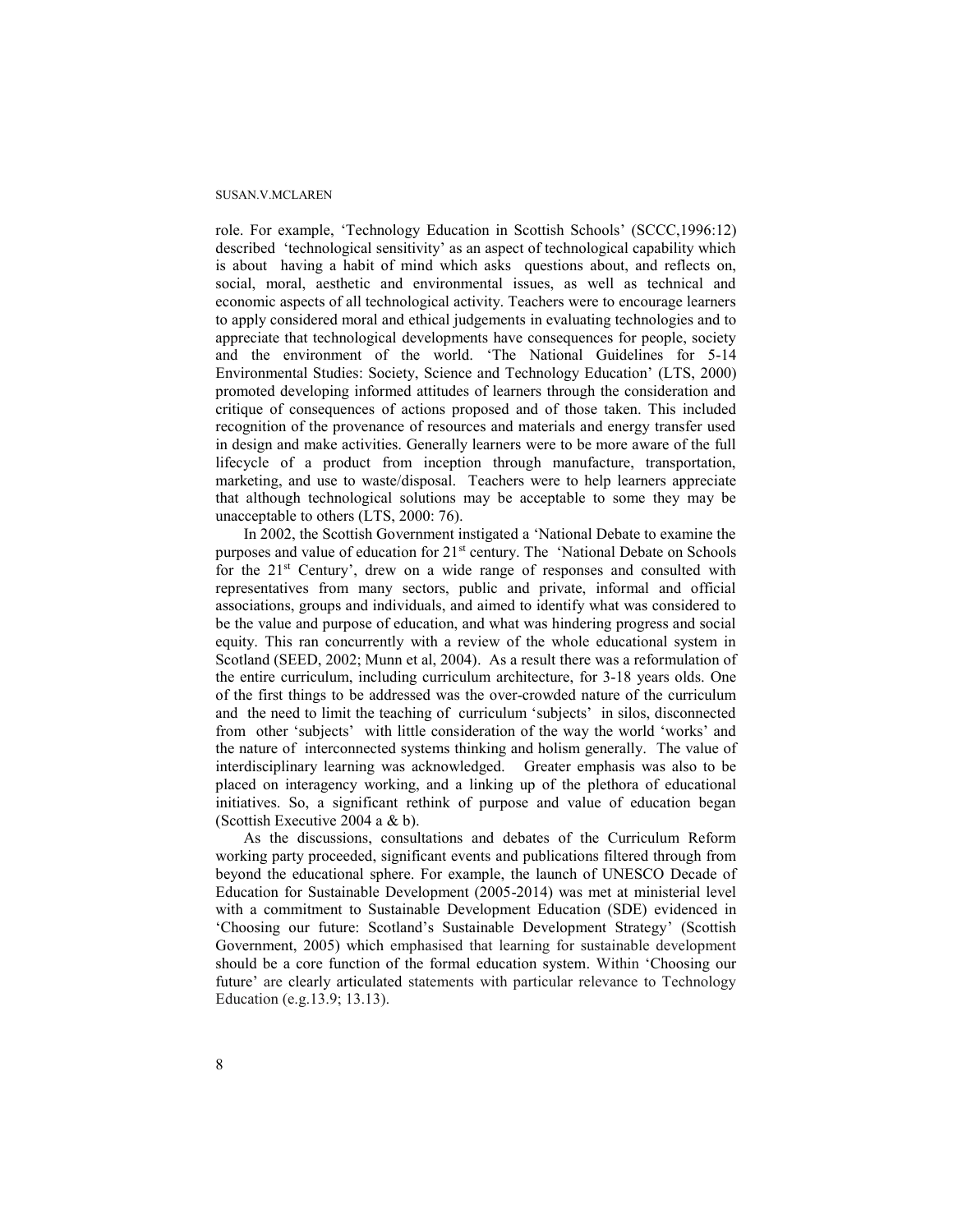Education is directly linked to health and wellbeing, prosperity and economic security and this is further developed with 'Learning for our Future: Scotland's first action plan for the UN Decade of Education for Sustainable Development' (Scottish Government, 2006b) and later 'Learning for Change Scotland's Action Plan for the Second Half of the UN Decade of Education for Sustainable Development' (Scottish Government, 2010c)*,* which advance six principles of SDE, namely:

*Interdependence* – appreciating the interconnectedness of people and nature locally and globally;

*Diversity* – valuing the importance of cultural diversity to our lives, economy and wellbeing;

*Carrying capacity* – acknowledging that the world's resources are finite and the consequences of unmanaged and unsustainable growth are increased poverty and hardship, and the degradation of the environment, to the disadvantage of all;

*Rights and responsibilities* – understanding the importance of universal rights and recognising that our actions may have implications for current and future generations;

*Equity and justice* – being aware of the underlying causes of injustice and recognising that for any development to be sustainable it must benefit people in an equitable way; and,

*Uncertainty and precaution* – understanding actions may have unforeseen consequences, encouraging an informed and cautious approach to the welfare of the planet and its inhabitants.

These principles of SDE are embedded within the wider principles of developing global citizens and are essential across learning themes, featuring throughout all of the curriculum documentation that is used to inform and frame teaching and learning experiences.

Aspiration and ambition for national change established a radical new education framework and was the intent of the curriculum reform, but an education reform alone would not provide the transformational change required. The national priorities, aims and strategic objectives of the Scottish Government, and the on-going developments were being reviewed and evaluated. In summary, this resulted in the 'Government of Scotland's Purpose and Strategic Objectives' (Scottish Government, 2007a). Five core national objectives are to develop a Wealthier and Fairer; Smarter; Healthier; Safer and Stronger; and Greener Scotland, and these are to be achieved within a low carbon economy. The National Outcomes (2007b) and targets are the responsibility of various directorates and stakeholders. For educational reform this meant cognisance of, and links to, the overarching National Priorities (2000).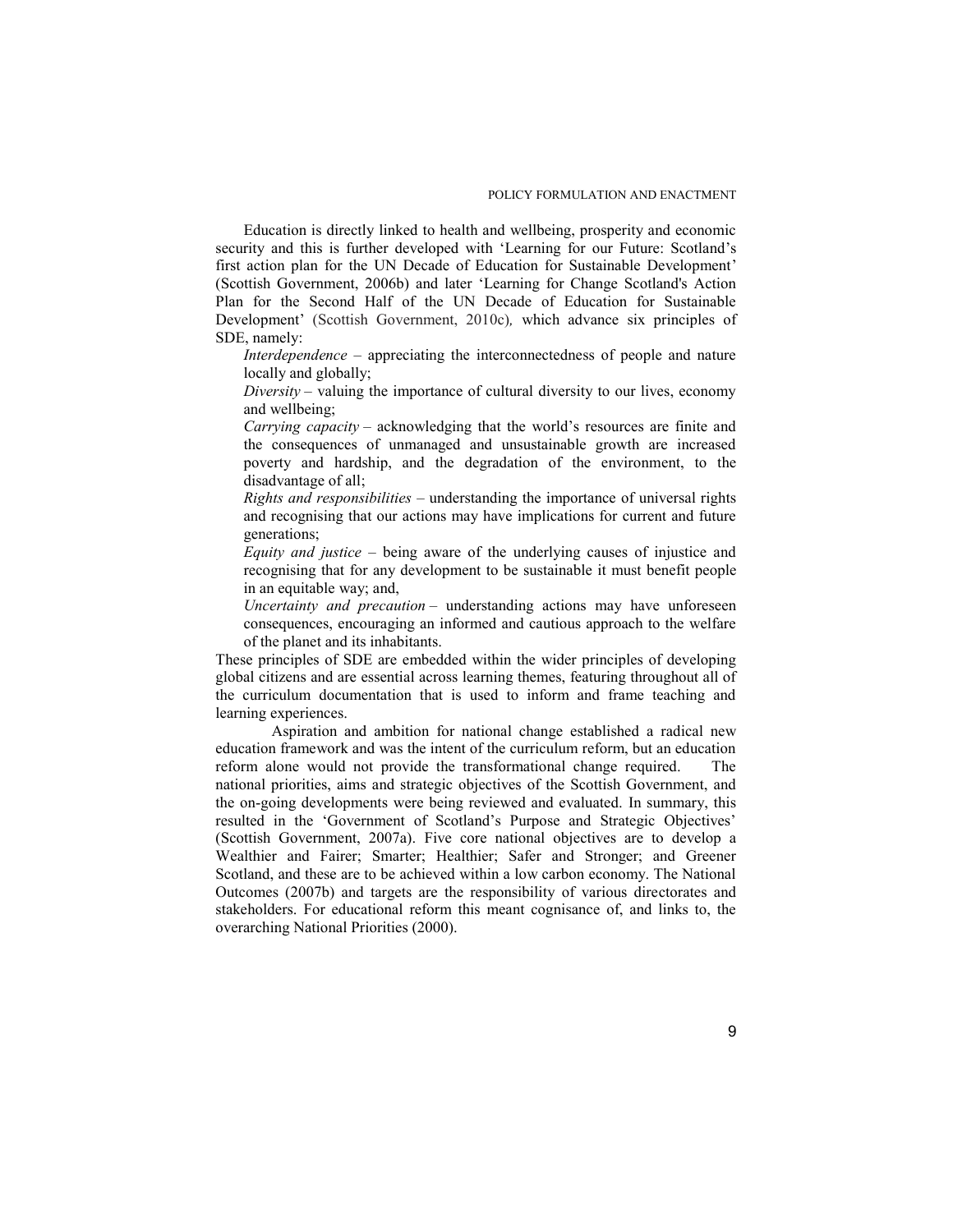#### *The players on the journey: collaborators and key stakeholders*

Developments in Scotland, drawn from the process of policy formulation through to enactment, specifically related to Learning for Sustainability, suggest that the central collaborators and key stakeholders of educational change are:

- National Government and related committees, government directorate, responsible for developing and progressing the strategic national core objectives for education, environment, health and economy and formulating policy;
- Local Government councils, Education committees, Directors of Education and Quality Improvement Officers; local council education employees - Head Teachers, Senior Management Teams of schools, teachers and school community more generally;
- Education Scotland a key national advisory agency, responsible for quality and improvement in education, writing, reviewing and supporting curriculum guidance, continuing professional development (CPD) includes Her Majesty's Inspectorate in Education (HMIe);
- General Teaching Council of Scotland (GTCS) an independent body who create standards/ benchmarks for professional registration, responsible for accreditation of initial teacher education (ITE) programmes, registering eligible teachers, determining entry to teaching degrees and qualifications; supporting practitioner enquiry / research, career long professional development, upholding professional standards;
- Teachers
- Universities Education faculties, in their design and provision of ITE Programmes; research, dissemination and knowledge exchange; partnerships in developing curriculum, supporting resources, provision of CPD courses and programmes (credit bearing and non-credit bearing); further partnerships with faculties beyond ITE ;
- Certificate Awarding/Examination Body, Scottish Qualification Authority (SQA) for all senior phase National Qualifications.
- Third sector agencies (not-for profit) such as World Wildlife Fund (WWF), ecoschools, Christian Aid, John Muir Trust, Development Education Centres, Planning Aid Scotland, Co-operative, Ellen McArthur Foundation, Grounds for Learning;
- Professional Associations and Institutes e.g. Royal Society of Edinburgh recommends that the Scottish Government and SQA use the revision of Higher and Advanced Higher courses (senior stage certificates) as an opportunity to embed education for sustainability and global citizenship throughout the secondary school curriculum (RSE, 2011).
- Teaching Unions;
- National Parent Forum;
- Future Employers;
- Colleges and Universities as part of the continuum of education for students, with interest in entry qualifications and achievements, and prior experiences;
- Educational consultants and CPD providers; and
- School Learners and student council the children and young people.

The role of some of these key players will be exemplified as the illustration is developed further.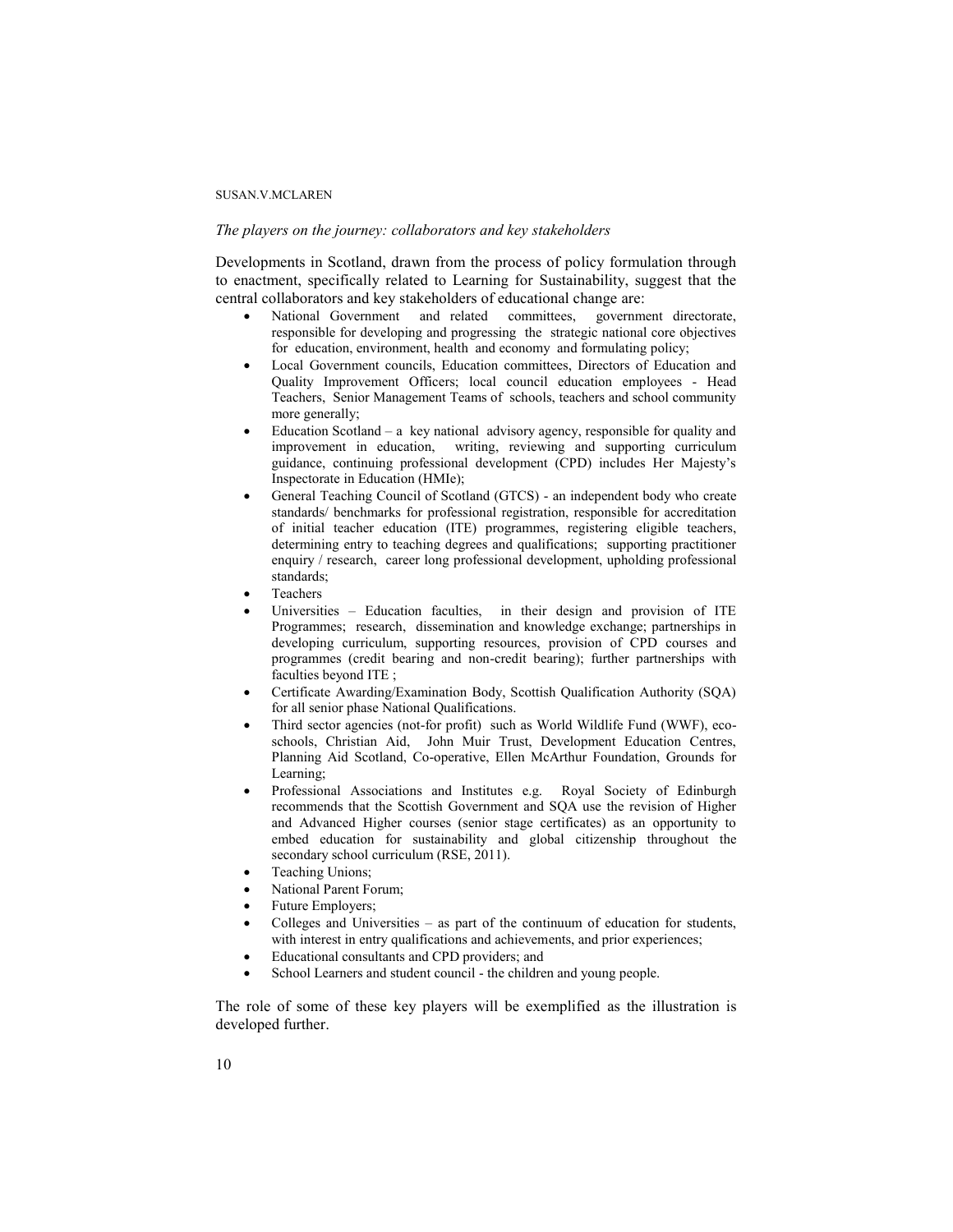#### FROM POLICY TO CURRICULUM FRAMEWORKS AND GUIDELINES FOR DESIGN AND TECHNOLOGY EDUCATION

The resultant national framework for 3-18 year olds, 'Curriculum for Excellence' (CfE), describes the purpose of education as being the development of four capacities and dispositions of children and young people, for example, being a responsible citizen (Scottish Government, 2006a). Global citizenship, and with it SDE, is a theme across learning, to be embedded by all practitioners at all stages, and in all learning areas. Each of the eight curriculum learning areas, of which Technologies is identified as one, is designed to contribute towards the development of the overall purposes and values of education through its own disciplinary contexts and through connections with other learning areas. The principles and purposes (i.e. the rationale) of CfE Technologies (LTS, 2009a) state explicitly that this learning area is about the development of responsible citizens, examining and debating the issues of sustainable development from an informed perspective. CfE Technologies also provides a framework for 'Technological Developments in Society' as a context for developing technological knowledge and understanding in direct relationship to sustainability. The summary purposes of CfE Technologies are to enable learners to:

- develop an understanding of the role and impact of technologies in changing and influencing societies ;
- contribute to building a better world by taking responsible ethical actions to improve their lives, the lives of others and the environment ;
- become informed consumers and producers who have an appreciation of the merits and impacts of products and services ;
- be capable of making reasoned choices relating to the environment, to sustainable development and to ethical, economic and cultural issues (LTS, 2009a).

The educational entitlement for all learners is that they should have active curricular learning experiences that develop their understanding of the interrelationship of environment, society and economy and equity, of the ecological limits to development and the interdependence of ecological and human well-being. Teachers and learners focus on learning activities which are supported by a framework of 'experiences and outcomes' CfE Technologies (2009b) such as:

I can investigate the use and development of renewable and sustainable energy to gain an awareness of their growing importance in Scotland or beyond. *(approx 7-11year olds)*

Having analysed how lifestyle can impact on the environment and Earth's resources, I can make suggestions about how to live in a more sustainable way. *(approx 7-11year olds)*

From my studies of sustainable development, I can reflect on the implications and ethical issues arising from technological developments for individuals and societies. *(approx 11-14year olds)*

I can examine a range of materials, processes or designs in my local community to consider and discuss their environmental, social and economic impact, discussing the possible lifetime cost to the environment in Scotland or beyond. *(approx 12-15year olds)*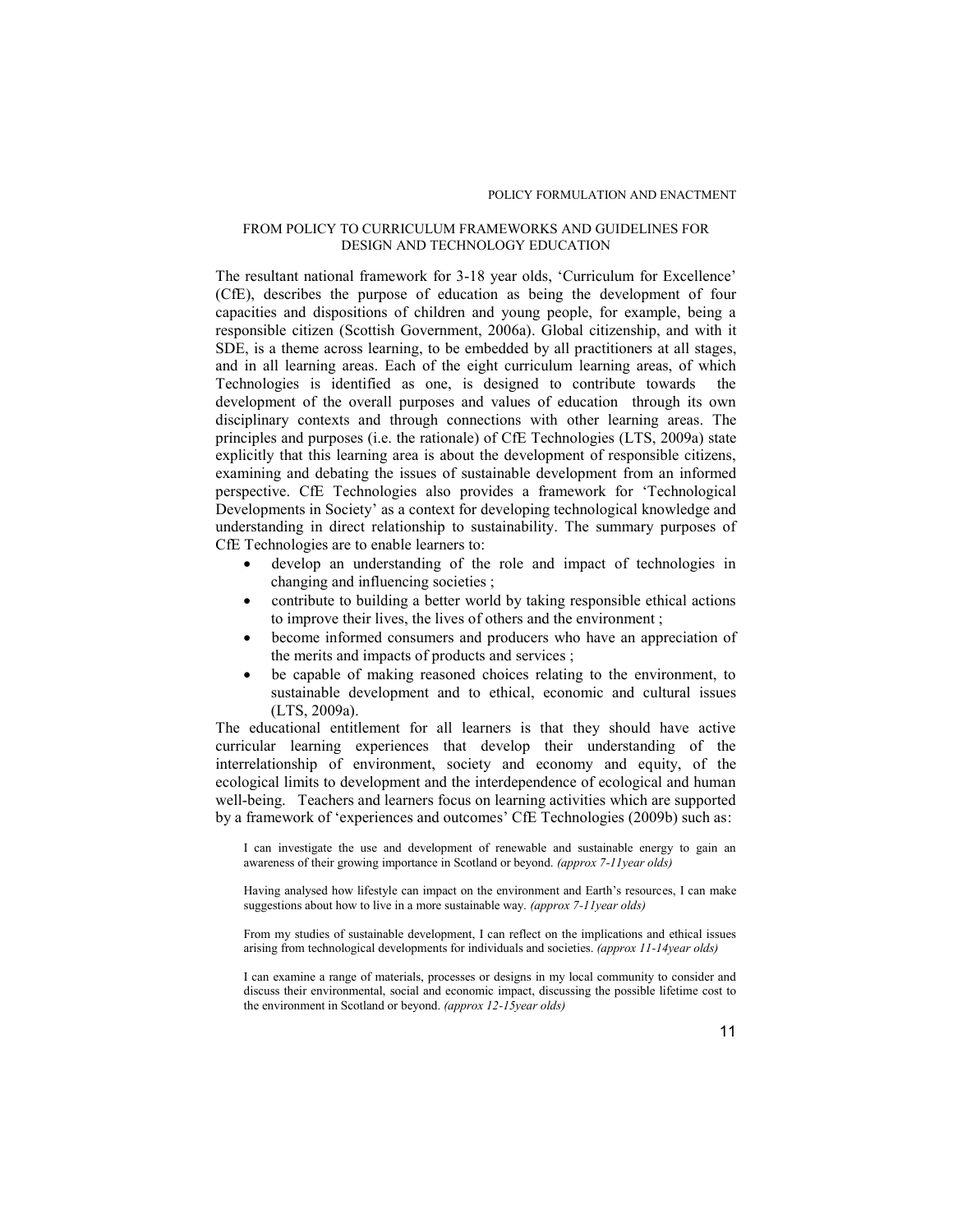I can practise and apply a range of preparation techniques and processes to manufacture a variety of items in wood, metal, plastic or other material, showing imagination and creativity, and recognising the need to conserve resources. *(approx 11-14year olds)*

I can debate the possible future impact of new and emerging technologies on economic prosperity and the environment. (approx 14-15year olds).

The CfE guidelines make direct links with other learning areas of the curriculum to encourage recognition of the mutually supportive and cross platform relationships within the overall framework. For example, CfE Sciences (2009c) suggest that 7 to 11 year old children explore 'non-renewable energy sources and should be able to describe how they are used in Scotland today, and express an informed view on the implications for their future use' with progression to 'investigating renewable energy sources and taking part in practical activities to harness renewable energy sources, and discussing their benefits and potential problems' for approximately 11 to14 year olds.

All Qualification Development teams for new Scottish Qualification Authority (SQA) award-bearing certificate courses, for post 15 year olds, from 2013 onwards, were obliged to incorporate the underpinning rationale of CfE. The SQA acknowledged the role that qualifications play in raising awareness and deepening understanding of the need to focus learning for sustainability. The new qualifications have been developed with the key principles of SDE explicit in the majority of the courses, particularly in the new certificate courses for Technologies (SQA, 2011; 2012a,b,c).

#### *Working towards change: Enabling Policies and Complementary Initiatives*

Developing concurrently with the educational reforms led by the education directorate, were initiatives driven by other government directorates (Enterprise, Employment, Waste, Energy, Planning) e.g. zero waste (Scottish Government 2010b), fair trade, sustainability in transport, building and procurement as evidenced in strategic policies with some resulting in acts of parliament, others as recommendations and non-statutory guidelines. For example, those linked to education include the Climate Change (Scotland) Act (2009) with commits to reduce Scotland's emissions levels by 80% by 2050 and 'Schools for the Future Programme' where projects must follow the principles of 'Building Better schools' and 'Building Research Establishments Environmental Assessment Methodology' (BREEAM). Under the Scottish Government's Sustainability Labelling policy a non-technical guide is to be available for all new schools to allow learners, teachers and other school occupants a better understanding on how to control their internal environment in an energy efficient manner. These policies are complemented by others such as investment in renewable energy and power generation technologies, apprenticeships and employment (Scottish Executive, 2003). There are Government Training and Employability incentives which are geared to raise awareness of the skills, knowledge and attitudes required to be able to contribute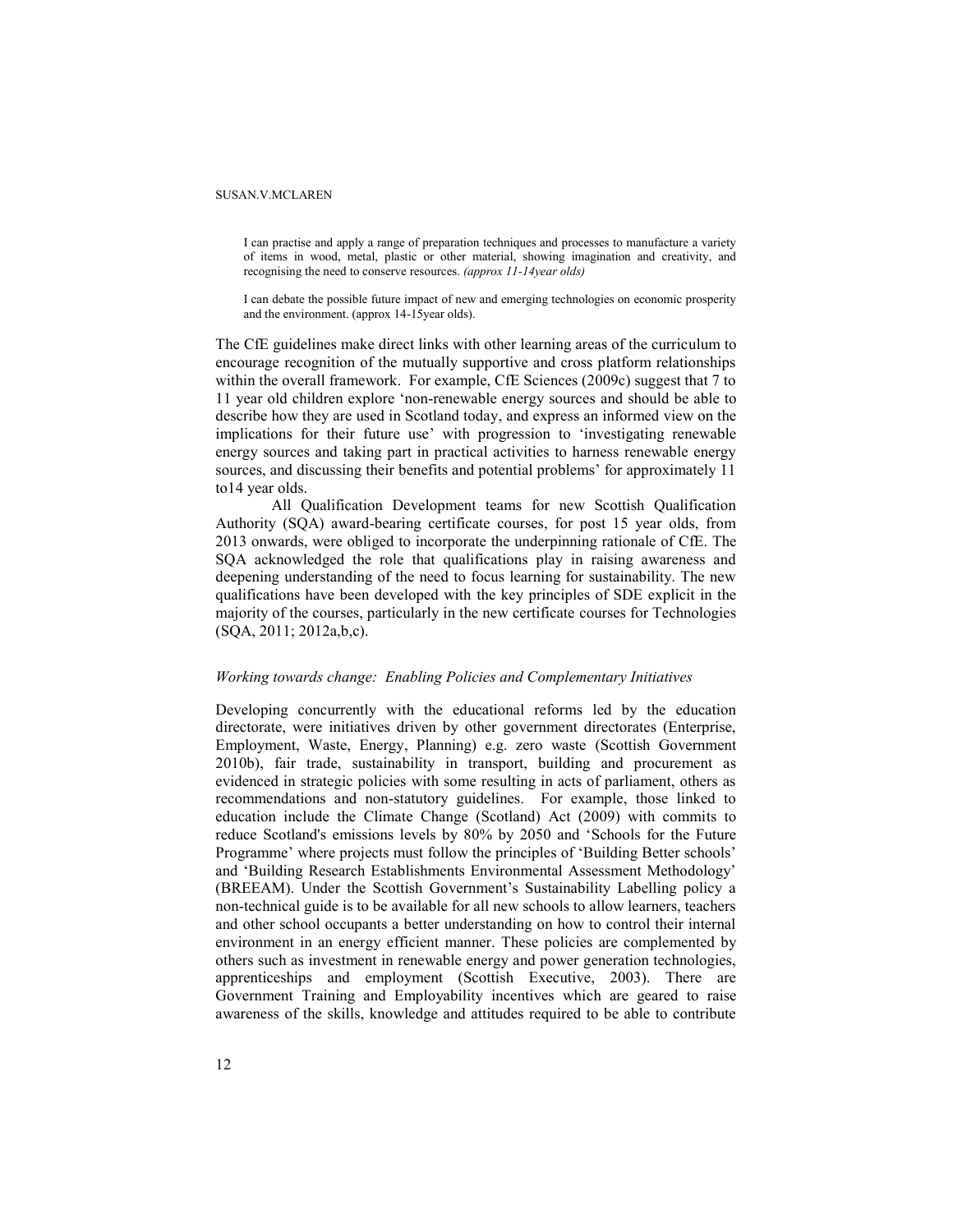towards the process of change in society. These are being given a high profile in schools through the 'green sector careers and the renewables energy economy'.

In summary, with the range of cross party Government policies as described above, driven from internal, national and external, international factors, The enabling policies are now in place. These include the various education policies which state the explicit purposes of the curriculum and create the overall curriculum framework, namely CfE for 3-18 year olds (in development from 2002- 2014), which requires all teachers to adopt an across-learning theme of Global Citizenship and Sustainability (Scottish Government, 2008) and also describes the distinctive contribution of D&T through the CfE Technologies learning area. CfE Senior Phase SQA Certificate courses for Technologies (implementation from 2013) embed cradle-to-cradle, design for sustainability, critique of impact, and examination of issues of resource stewardship in the mandatory syllabus content.

Further endorsement of the importance placed on SDE is evident through the publication of the Revised Standards for Registration and Standards for Full registration (GTCS, 2012) state that it is 'a whole-school commitment that helps the school and its wider community develop the knowledge, skills, attitudes, values and practices needed to take decisions which are compatible with a sustainable future in a just and equitable world.' These Standards require all teachers to be confident in their knowledge and understanding of the challenges facing society locally and globally and through learning for sustainability, teachers are to actively embrace and promote 'principles and practices of sustainability in all aspects of their work.' Further to teachers themselves displaying a commitment to, and sharing values of, learning for sustainability', Donaldson's 'Review of Teacher Education in Scotland: Teaching Scotland's Future' (Donaldson, 2011) includes revision of all initial teacher education courses, whereby Learning for Sustainability must be embedded in the revised / new programmes to gain accreditation from the GTCS. The recommendations from the One Planet Schools Working Group (2012; Scottish Government, 2013) for Learning for Sustainability, has been further validated Outdoor Learning, Fair Trade schools and Rights Respecting schools, Youth Parliament, co-operative and social enterprise initiatives and greater value is now placed on recognising wider achievement. Together these policies have generated increased opportunities for learners to engage and take responsibility as active, global citizens and ESD has gained higher visibility and interest from learners and teachers.

#### *Translating enabling policies into practice*

These enabling policies create the landscape and contribute to the window of opportunity within which developments in DT practice manifest as learning experiences for young people and children. D&T teachers are free to interpret and translate them into principles and ideas in their classrooms. Although McNaughton (2007) notes that it is less evident that such policies, principles and strategic frameworks for SDE in schools have been translated into practice, Grant and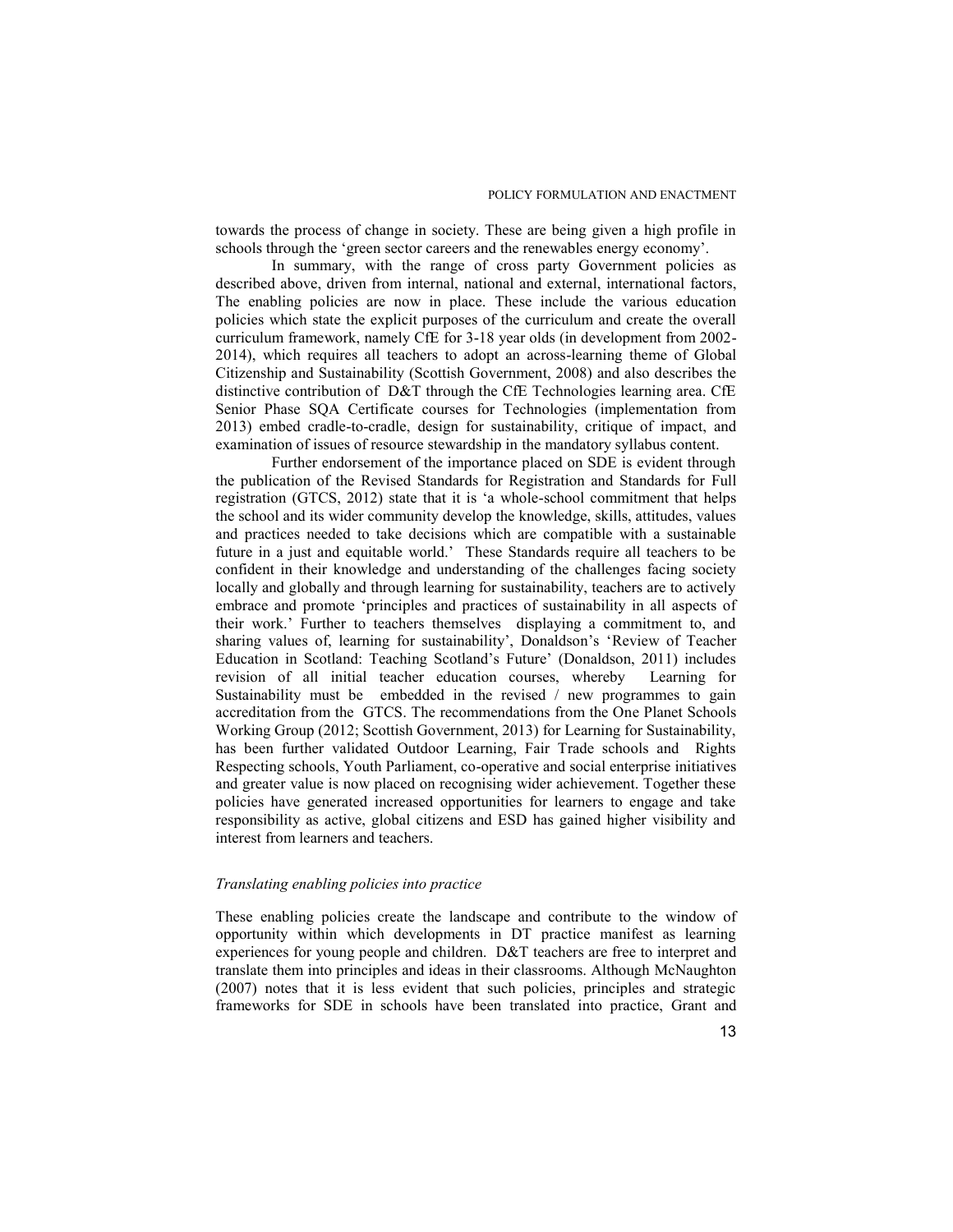Borridale (2007) observe that there is some evidence of increased integration of the issues of sustainability in general school ethos and project planning with an environmental emphasis. However, this has, in the main, been through participation in the eco-schools initiative which takes environmental issues as the central driver, although more recently social and economic issues are also explored through global citizenship aspects of the eco-school programme. Eco-School Scotland website figures state that, in January 2013, 98% of all Scotland's local authority schools have registered (i.e. over 3,700 schools) with 46% achieving the highest status award of 'Green Flag'. There is much to critique related to ecoschools, and yet it has become a useful springboard for those who do recognise the limitations (e.g. the checklist and competitive mentality that it can create) at the cost of the intended values development. Such schools tend to develop practice beyond the 'colour of the flags' awarded for completing the activities on the scheme's checklist. Examples, include eco-school groups who have campaigned to have transportation routes altered and reduced private car use in relation to the 'school run'; redesign of school grounds to maximise outdoor learning opportunities; involvement in new school designs; becoming politically active in exposing energy in-efficiency and school building fabric/estate issues; community outreach; and, fair trade enterprise partnership projects. To be successful, these approaches require more than the lone enthusiast teacher providing the opportunities for learners to collect awards for the school. These tend to be possible where sustainability and citizenship is embedded in whole-school systems thinking, or at the very least are driven by a collaboration of learners, teachers and community members. However, for those eco-school groups who cannot grow their collective mind-set further than the litter picking, putting recycling systems in place, and 'passing inspection', the eco-schools scheme remains limited and is rendered less helpful in the journey to transformational change in policy through to enactment.

D&T has a valuable role as part of the whole school ESD approach. The imperative therefore is to adopt sustainability as a frame of mind for a sustainable future. McLaren (2010) notes the need for personal dispositions to be examined and for D&T teachers to recognise the factors which enable or hinder their own willingness and readiness to engage in less familiar arenas of D&T, such as design for sustainability or concepts of the 'circular economy'. Pavlova (2012) sets an agenda for further research and development. A clear and explicit articulation of the contribution of D&T to the curriculum may create the 'desire' that Hargreaves (1994) suggests is critical to teachers' enactment of policy into practice. A welldefined set of principles, purposes and values describes the 'elements' teachers can incorporate in their planning to ensure the contribution is developed beyond rhetoric. In brief, through D&T, learners are to be enabled to:

- Recognise and develop their creativity and enterprising nature;
- Apply designerly thinking through action based challenges which explore issues and opportunities, seeking to address design challenges which offer engagement to enhance, alter, change, innovate;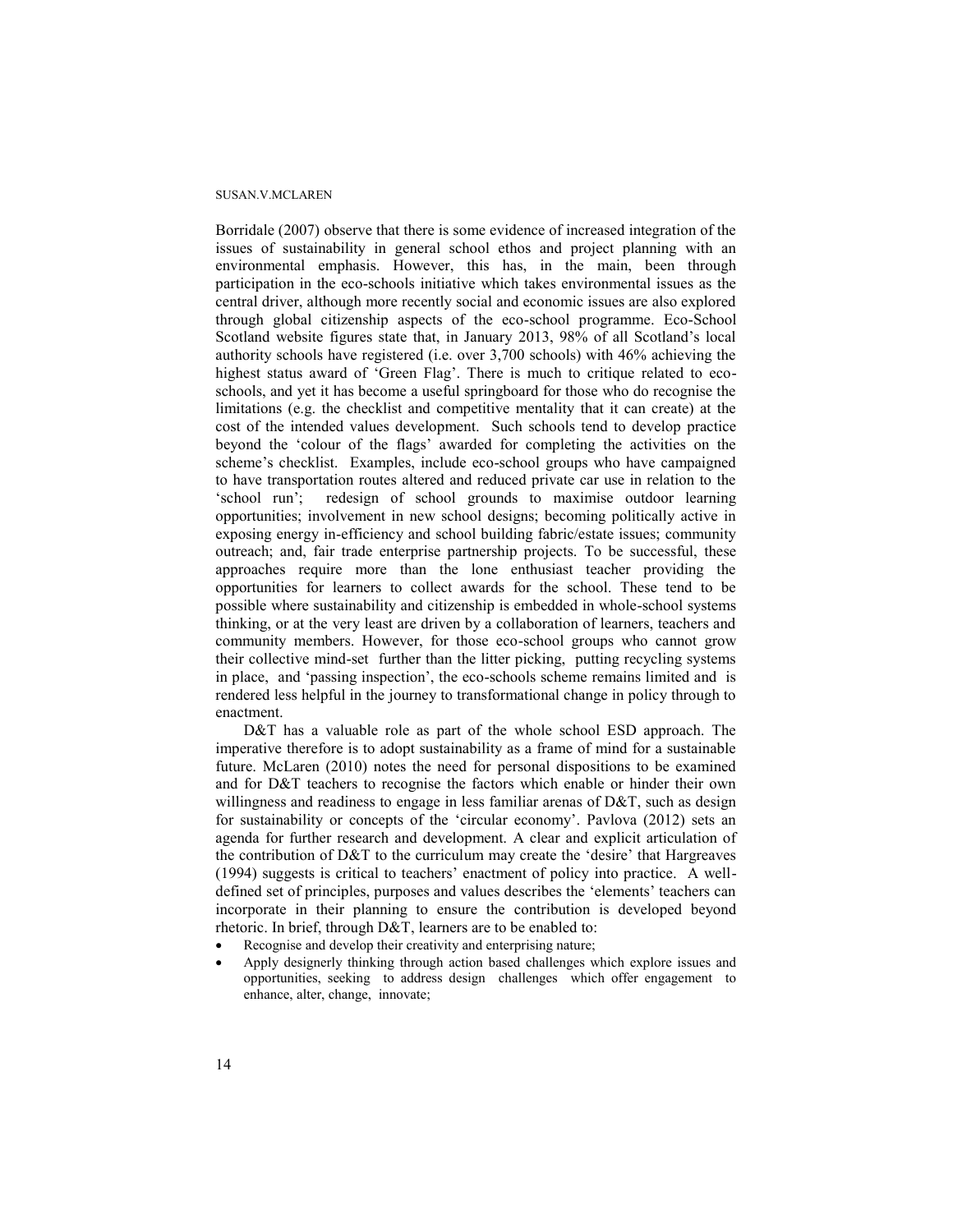- Recognise the integration and inter-dependency of people, place, culture, society, economy, industry, and environment through craft, design engineering and developments over time;
- Critique consequences of proposed and / or existing actions, systems, environments and artefacts;
- Acknowledge value judgments, examine consequences- environmental, climate, economic, technological justice;
- Experience opportunities for direct interdisciplinary learning which links designing, making and critiquing authentically with thinking about sustainability principles in products, systems, buildings and landscapes and citizenship ;
- Experience learning which involves partnerships with third-sector and nongovernmental organisations and agencies working on real world global challenges;
- Design for sustainability adopting principles such as 'cradle-to-cradle', 'made to be made again', and concepts such as 'waste = food', 'nature as teacher', 'material cascades';
- Participate in meaningful and authentic contexts;
- Identify complexity, issues and scenario-based design challenges;
- Recognise and select indigenous and appropriate technologies;
- Debate controversial issues and discuss contemporary topics.

For the policies to be interpreted into meaningful and authentic practice which incorporates the above, it is important to recognise what works and what does not, and what needs to be in place to stimulate, enhance, and grow effective enactment. In order to add to the growing evidence base (e.g. specific to DT: Pavlova and Turner, 2007; Elshof, 2009; Pitt and Luben, 2009; Elshof, 2009; Pavlova, 2012) regarding such matters and identifying enhancers and inhibitors, and also the positive benefits of learning for sustainability relating to attainment, achievement, health and wellbeing and behaviour, the United Nations University has recently accredited a Regional Centre of Expertise in Education for Sustainable Development for Scotland. This will research and generate innovation through collaborative work between practitioners, academics, government and civic society.

With so many pieces of the policy jigsaw now finally revealed, after many iterations, permutations, consultations, and analysis over the past 20 years, the collaborators and those who were bystanders are now charged with the challenge of translation and implementation of the DT curriculum within the policy frameworks discussed here.

#### **CONCLUSION**

National drivers for changes to policies, educational and otherwise, tend to arise from issues with resources, food and energy (sufficiency and reliance), social care and health, industry and economy (with related emergent employment and careers), climate justice, social justice, and education. A strategic national approach for any change to policies needs to have support from the major bodies and players, who in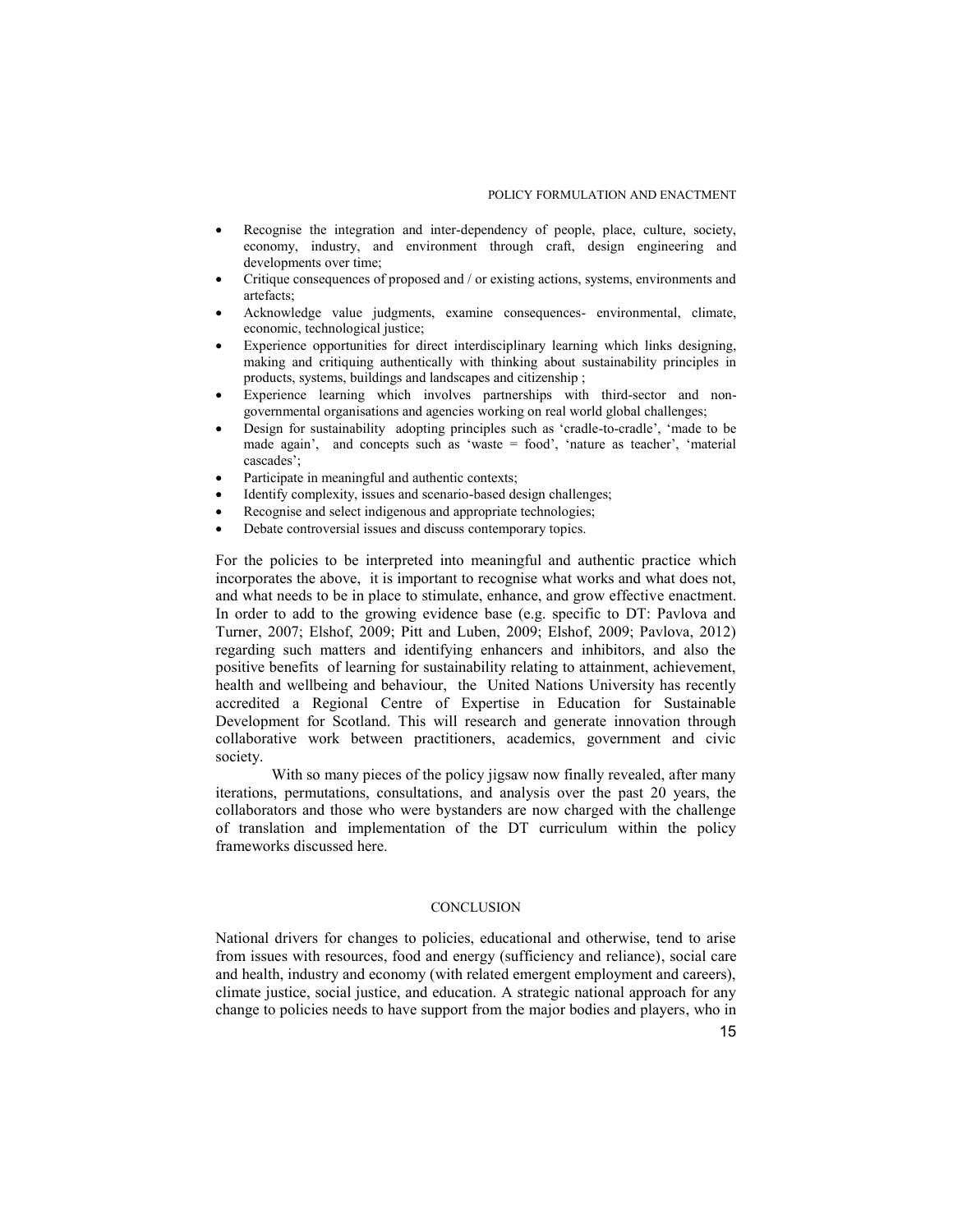turn will accept the need set priorities in order to achieve a significant step change or indeed more transformational change. Drivers and stakeholders motivated towards change recognise, and access, the mechanisms and opportunities at their disposal to drive the agenda forward in a strategic way. They use these and networks to create the shared responsibilities and acknowledge the contributions required to be made through distributed leadership in order to have greatest impact and influence.

Leicester, Bloomer & Stewart (2009) suggest that for transformational change to be possible the worldviews of those involved in creating the reconfigured learning experiences of practice are highly influential. Convergence of community of place with community of interest has the potential for the greatest impact for change to be enacted. They suggest that educational change that is considered to be wholly politically motivated will not gain traction from the public, or the teaching profession. Leadership is a significant factor for success for enactment, but the role at the centre needs to be strategic and not one of micromanagement. Over-centralisation can lead to a climate of compliance and conformity, limiting the range of approaches taken. Even when the original intention is specifically to empower practitioners at a local level and to encourage diversity to suit the context of learners, if the message or policy is not shared, the result can be that of standardisation and teacher self-confidence can diminish as a result. By encouraging localised change (individual or department or school context, or indeed local authority) there will be varying rates and parallel processes of change. Schools can develop their own ideas within their commitment to reform and, in their own way, encourage as high as possible proportion of engagement with the whole community. Although compromise may be inevitable, for policy to be enacted it is important that the distributed leadership and personal practice avoids compromise that loses sight of the underlying principles and purposes. Those need to remain consistent.

The planning and implementation of the teaching, learning and assessment is in the hands of those who recognise the opportunities for change and work together with shared ambition and aspiration to make these feasible and realistic enough for implementation. This requires incorporation of the principles of the policies and motivation for change to be embedded in the educational culture, ethos of school community, and the framework and curriculum experiences for all young people. Early adopters who explore and innovate can serve as learning for others. They can help refine and act as reviewers and evaluators allowing others to benefit from their experience.

However, the pace of change should not proceed so slowly and in such a dissipated way as to lose the central concept and purpose for the change(s). If the pace is driven from centre, and a time line imposed, then there is a risk that policy may be perceived as 'an event' rather than a journey. Over the past 50 years Scottish education has undergone a series of policy-driven changes. Some have been essentially structural, but most have been concerned with curriculum and teaching methodology. Although acknowledging the extensive experience of policy driven change in education, the Commission on School Reform (2013) observe that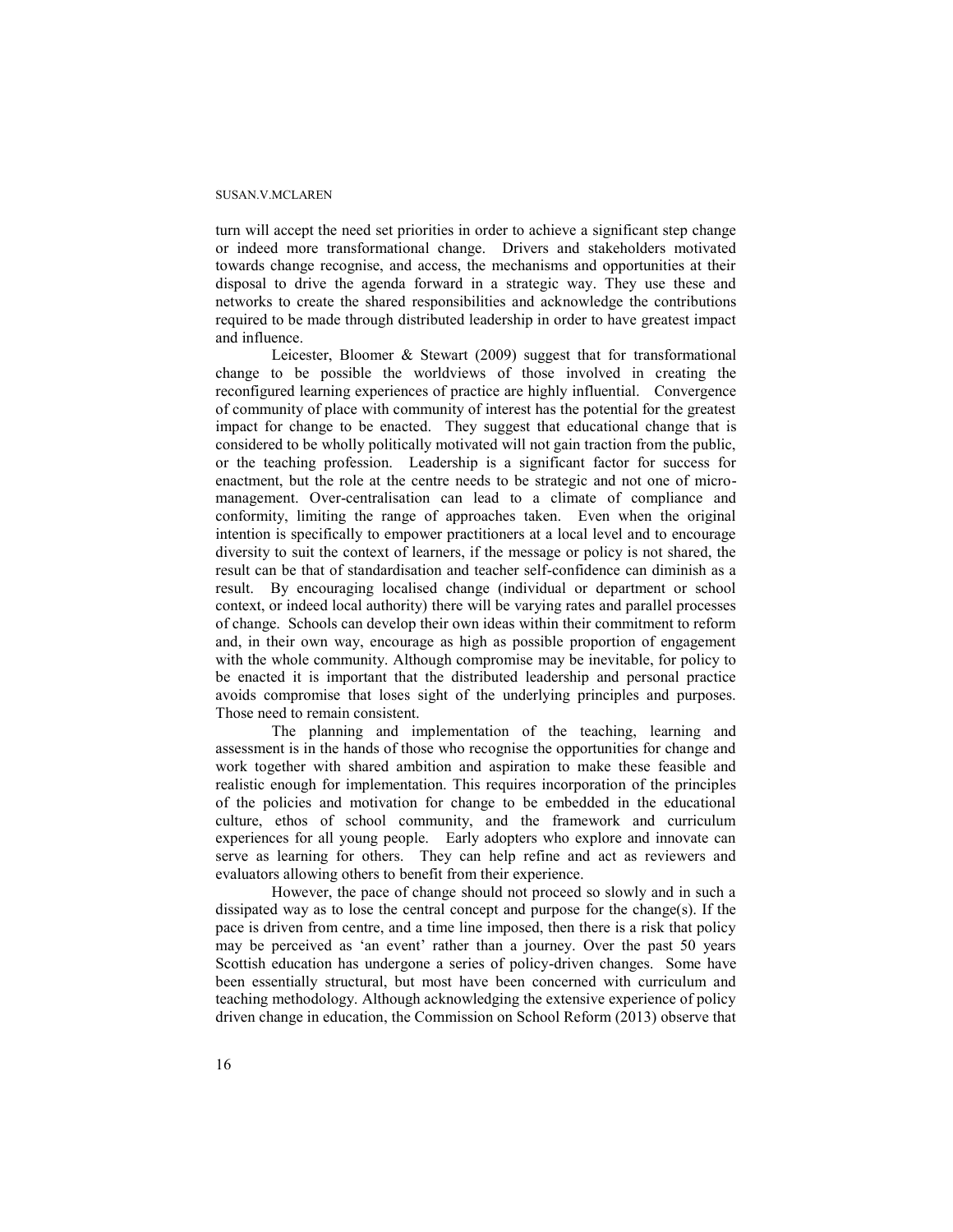the changes have not all been entirely successful. Those policies that created an environment that empowered those at school level to be innovative as part of daily practice allowed change to be better grounded, less burdensome and as a consequence, more rapid. This serves as a reminder of the importance of securing the buy-in from key stakeholders particularly teacher practitioners who are closest to where the impact on the learner takes effect and who can influence practice directly and immediately.

Times of transition and change create a sense of discomfort for many. Demands are made on existing knowledge and understanding, values, attitudes and world views. Change in education and curriculum requirements, society and learner expectation often require changes in pedagogy as well as content and learning experiences. Design and Technology teachers are being challenged to incorporate 21<sup>st</sup> century concepts of design for sustainability, appropriate technologies and democratic design.

This chapter has outlined, in summary, the changing purposes, expectations of the curriculum, policies and educational initiatives. It has attempted to describe some prevalent aims, aspirations and mindsets required for a  $21<sup>st</sup>$ century Design and Technology education. Clearly, for a shift in classroom culture and traditional practice to occur, some serious reflection and action is required. The illustration adopted in this chapter shows the complexity; offers a caution of the time and effort required; and witnesses the importance of collaborative participation and empowerment of those who are charged with taking action with the support of the broader stakeholder consensus.

There are many who write about education for sustainability and D&T education. The majority seem to focus on the *why* things should change, not necessarily the *how* to affect change in D&T education. Although the process of enactment has begun, further support is required to enable the teachers to deal with transformational and relational learning, complexity and trans-disciplinary thinking, whilst recognising and valuing the unique disciplinary contribution of D&T as a specialist learning area.

In conclusion, there is recognition, in policy at least, of the great potential for authentic D&T Education when it embraces the importance of education for, in and about sustainability. What does it take to move from the rhetoric to reality; to move from the policies to embedded practice? Time will tell, but the shoots are a healthy looking shade of green.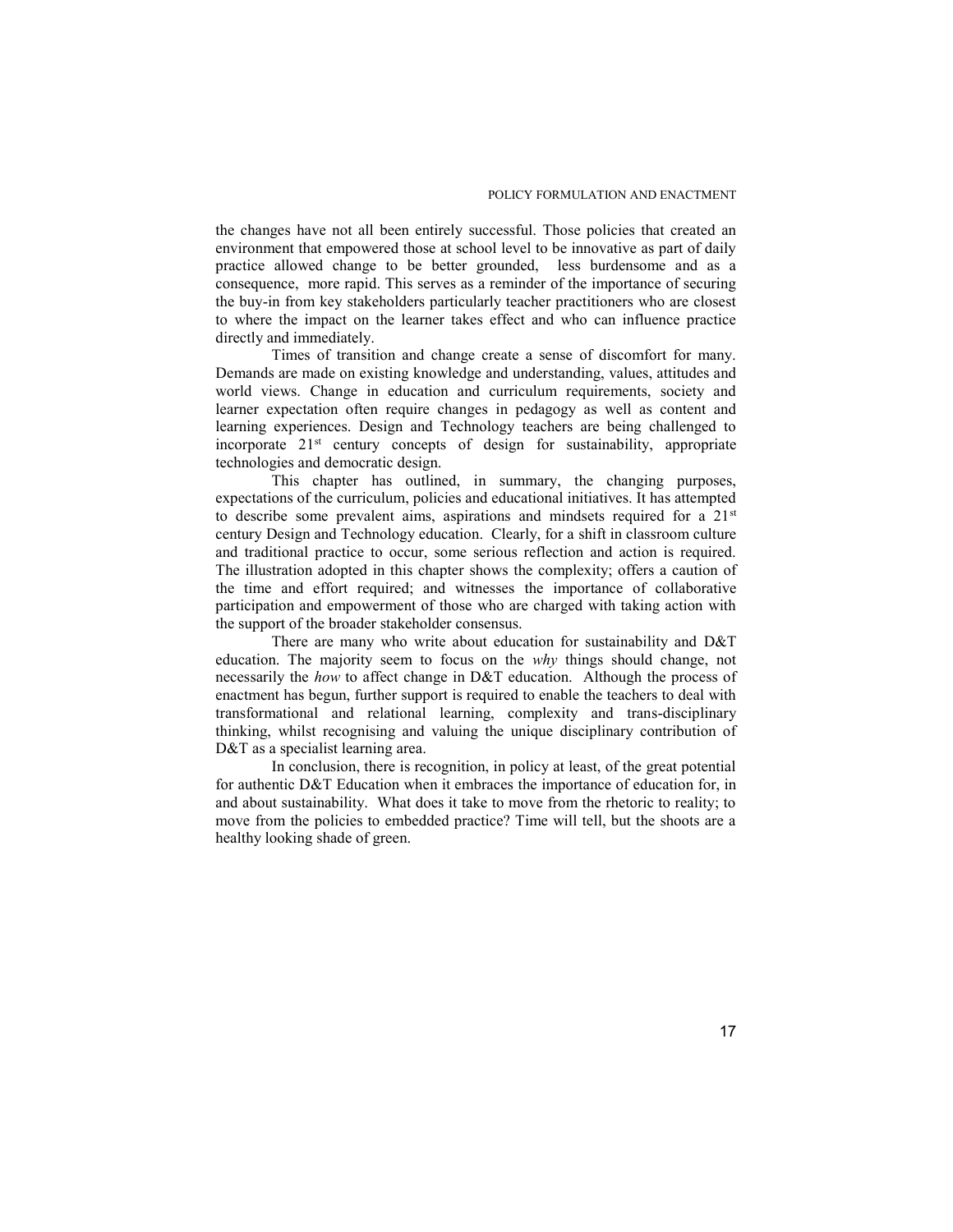#### **REFERENCES**

- Christensen, Clayton M. (1997) *The Innovator's Dilemma- When new technologies cause great firms to fail* Harvard Business School Press
- Christensen, C. M., Baumann, H, Ruggles, R, & Sadtler, T. M. (2006). Disruptive Innovation for Social Change *Harvard Business Review*, December 2006

Donaldson, G. (2011) *Teaching Scotland's Future* Scottish Government accessed from <http://www.scotland.gov.uk/Resource/Doc/337626/0110852.pdf>

Elshof, L (2009) Towards Sustainable practices in technology education *International Journal of Technology and Design Education* 19,2,133-147

http://www.keepscotlandbeautiful.org/sustainable-development-education/eco-schools/

General Teaching Council of Scotland (2012) *The Standards for Registration: mandatory requirements for Registration with the General Teaching Council for Scotland*

http://www.gtcs.org.uk/web/FILES/the-standards/standards-for-registration-1212.pdf Grant, R and Borridale L.(2007) A Time of Opportunity: The Current Status of Sustainable Development Education in *Scottish Schools A Report to the Sustainable Development Education Liaison Group* [http://www.ltscotland.org.uk/Images/SDE\\_Status\\_%20Documen\\_web\\_tcm4-](http://www.ltscotland.org.uk/Images/SDE_Status_%20Documen_web_tcm4-496061.pdf) [496061.pdf](http://www.ltscotland.org.uk/Images/SDE_Status_%20Documen_web_tcm4-496061.pdf)

- Hargreaves, A. (1994) *Changing Teachers Changing Times* Cassel
- Learning and Teaching Scotland (2000) *National Guidelines for 5-14 Environmental Studies: Society, Science and Technology* HMSO

Learning and Teaching Scotland (2009a) *Curriculum for Excellence Technologies: Principles and Practice* 

[http://www.educationscotland.gov.uk/learningteachingandassessment/curriculumareas/technologies/](http://www.educationscotland.gov.uk/learningteachingandassessment/curriculumareas/technologies/principlesandpractice/index.asp) [principlesandpractice/index.asp](http://www.educationscotland.gov.uk/learningteachingandassessment/curriculumareas/technologies/principlesandpractice/index.asp)

Learning and Teaching Scotland (2009b) *Curriculum for Excellence Technologies: Experiences and Outcomes*

[http://www.educationscotland.gov.uk/learningteachingandassessment/curriculumareas/technologies/](http://www.educationscotland.gov.uk/learningteachingandassessment/curriculumareas/technologies/eandos/index.asp) [eandos/index.asp](http://www.educationscotland.gov.uk/learningteachingandassessment/curriculumareas/technologies/eandos/index.asp)

Learning and Teaching Scotland (2009c) *Curriculum for Excellence Sciences: Experiences and Outcomes* 

[http://www.educationscotland.gov.uk/learningteachingandassessment/curriculumareas/sciences/eand](http://www.educationscotland.gov.uk/learningteachingandassessment/curriculumareas/sciences/eandos/index.asp) os/index asp

Leicester ,G., Bloomer K. Stewart, D (2009) *Transformative Innovation in Education: a playbook for pragmatic visionaries* Triarchy Press Publication

McLaren, S.V., (2010) Challenge for Design and Technology Education: A changing Paradigm in

- Wisely, T. L. K., Barr, K. M., Britton, A. & King, B.(Eds) *Education in a Global Space Research and Practice in Initial Teacher Education,*., Scotdec. pp. 113-125
- McNaughton, M. (2007) Sustainable Development education in Scottish Schools : the sleeping Beauty syndrome *Environmental Education Research 13.5.621-638*

Munn, P., Stead, J., McLeod, G., Brown, J., Cowie, M., McCluskey,G., Pirrie,A. & Scott,J. (2004) Schools for the21st century: the national debate on education in Scotland *Research Papers in Education* 19, 4, 433-45

One Planet Schools Working Group (2012) *Learning for Sustainability* [http://www.scotland.gov.uk/Topics/Education/Schools/curriculum/ACE/OnePlanetSchools/Learning](http://www.scotland.gov.uk/Topics/Education/Schools/curriculum/ACE/OnePlanetSchools/LearningforSustainabilitreport) [forSustainabilitreport](http://www.scotland.gov.uk/Topics/Education/Schools/curriculum/ACE/OnePlanetSchools/LearningforSustainabilitreport)

- Pavlova, M. and Turner, S. (2007) It's never too early: education for sustainable development *The International Journal of Environmental Cultural, Economic and social sustainability* 2 7 69-76
- Pavlova, M. (2012) Teaching and learning for sustainable development: ESD research and Technology Education *International Journal of Technology and Design Education* dio 10.1007/s10798-012- 9213-9
- Pitt, J and Luben, F. (2009) The social agenda for education for sustainable development within Design and Technology. *International Journal of Technology and Design Education* 19,2,167-186
- Reform Scotland and Centre for Scottish Public Policy Group (2013) *By Diverse Means: Improving Scottish Education Report of the Commission on School Reform*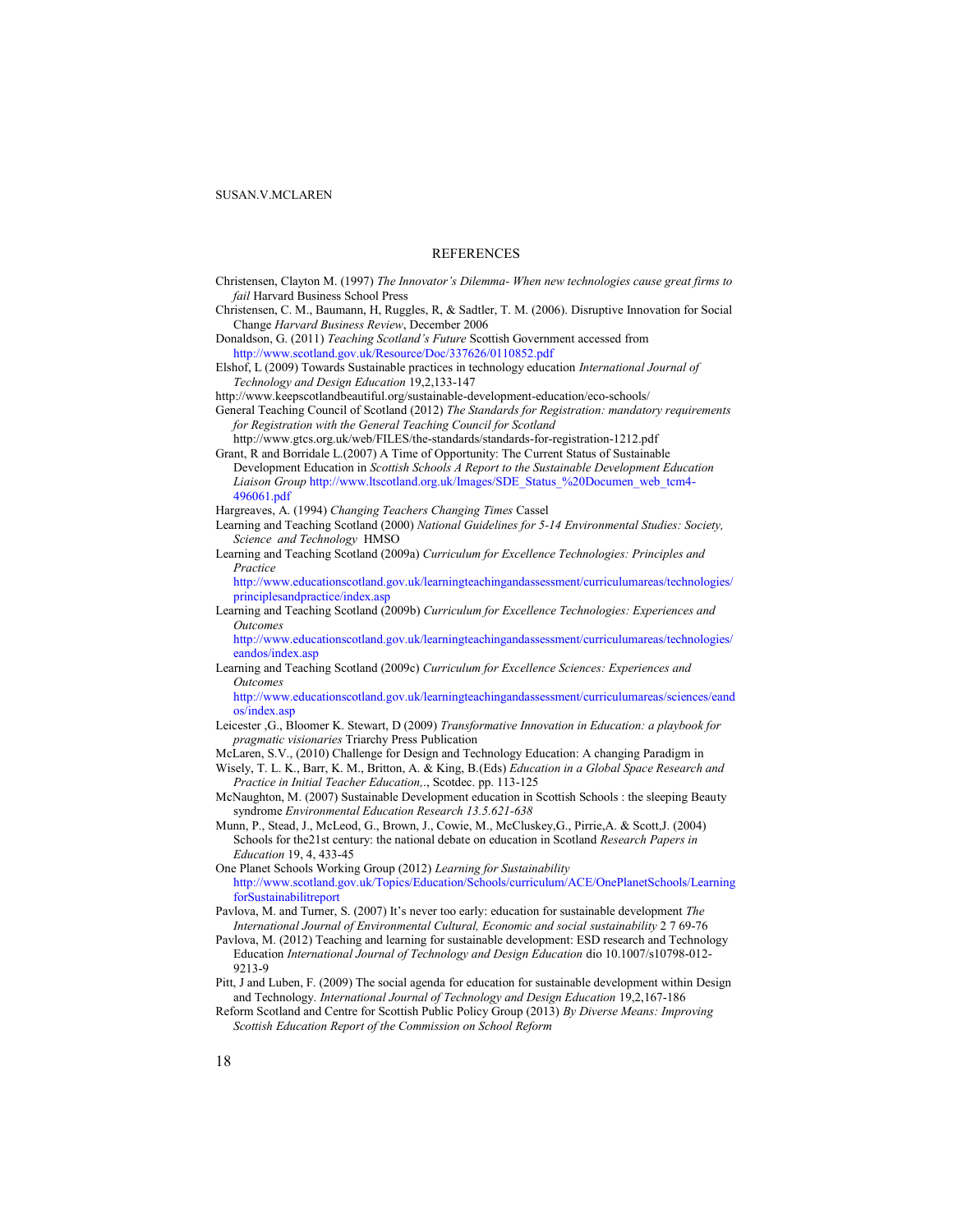http://reformscotland.com/public/publications/bydiversemeans1.pdf

Rost J., Gresele Ch., Martens T. (2001) Handeln für die Umwelt. *Action for the Environment* Anwendung einer Theorie, Münster; New York; München; Berlin: Waxmann, 107 S.

Royal Society of Edinburgh (2011) *RSE Committee of Inquiry: Facing Up to Climate Change* accessed fro[mhttp://www.royalsoced.org.uk/enquiries/climate\\_change/RSE%20Inquiry%20Facing%20up%2](http://www.royalsoced.org.uk/enquiries/climate_change/RSE%20Inquiry%20Facing%20up%20to%20climate%20change%20Full%20Report%20%28low%20res%29.pdf) [0to%20climate%20change%20Full%20Report%20%28low%20res%29.pdf](http://www.royalsoced.org.uk/enquiries/climate_change/RSE%20Inquiry%20Facing%20up%20to%20climate%20change%20Full%20Report%20%28low%20res%29.pdf)

Scottish Executive Education Department (2002) *The National Debate on Education-The best for ALL our children* SEED accessed fro[m http://www.scotland.gov.uk/Publications/2002/03/10807/File-1](http://www.scotland.gov.uk/Publications/2002/03/10807/File-1)

*Scottish Executive (2003) Securing a Renewable Future: Scotland's Renewable Energy* <http://www.scotland.gov.uk/Resource/Doc/47034/0014765.pdf>

Scottish Executive. (2004a) *A Curriculum For Excellence*: *the Curriculum Review Group.* Edinburgh: Scottish Executive accessed from http://www.scotland.gov.uk/Publications/2004/11/20178/45862

Scottish Executive (2004b) *A Curriculum For Excellence: Ministerial Response.* Edinburgh: Scottish Executive accessed fro[m http://www.scotland.gov.uk/Publications/2004/11/20175/45848](http://www.scotland.gov.uk/Publications/2004/11/20175/45848)

Scottish Office Education Department (1993) *Environmental Studies 5-14: curriculum and assessment in Scotland National Guidelines* Edinburgh: SOED

Scottish Office Education and Industry Department (1990) *English 5-14: curriculum and assessment in Scotland National Guidelines* Edinburgh: SOEID

Scottish Office Education and Industry Department (1990) *Mathematics 5-14: curriculum and assessment in Scotland National Guidelines* Edinburgh: SOEID

Education (National Priorities) (Scotland) Order 2000

<http://www.legislation.gov.uk/ssi/2000/443/contents/made>

The Scottish Government (2005) *Choosing our Future: Scotland's sustainable development strategy Scottish Government* accessed from

<http://www.scotland.gov.uk/Publications/2005/12/1493902/39032>

Scottish Government (2006a) *Curriculum for Excellence Building the Curriculum 1: The contribution of the curriculum areas* <http://www.scotland.gov.uk/Publications/2010/09/22095159/0>

Scottish Government (2006b) *Learning for our Future: Scotland's first action plan for the UN Decade of Education for Sustainable Development*

<http://www.scotland.gov.uk/Publications/2006/07/25143907/0>

Scottish Government, (2007a) *Government of Scotland's Purpose and Strategic Objectives* <http://www.scotland.gov.uk/About/Performance/scotPerforms/objectives>

Scottish Government (2007b) National Outcomes

<http://www.scotland.gov.uk/About/Performance/scotPerforms/outcomes>

Scottish Government (2008) *Curriculum for Excellence Building the Curriculum 3 A Framework for Learning and Teaching* The Scottish Government accessed from

http://www.scotland.gov.uk/Resource/Doc/226155/0061245.pdf

Scottish Government (2010a) *Learning for Change Scotland's Action Plan for the Second Half of the UN Decade of Education for Sustainable Development* Scottish Government accessed from http://www.scotland.gov.uk/Resource/Doc/312576/0098842.pdf

Scottish Government (2010b) *Scotland's Zero Waste Plan*

<http://www.scotland.gov.uk/Publications/2010/06/08092645/0>

Scottish Government (2013) The Scottish Government's response to the report of One Planet Schools Working Group

[http://www.scotland.gov.uk/Topics/Education/Schools/curriculum/ACE/OnePlanetSchools/Govern](http://www.scotland.gov.uk/Topics/Education/Schools/curriculum/ACE/OnePlanetSchools/GovernmentResponse) [mentResponse](http://www.scotland.gov.uk/Topics/Education/Schools/curriculum/ACE/OnePlanetSchools/GovernmentResponse)

Scottish Consultative Council on the Curriculum (1996) *Technology Education in Scottish Schools*: *A statement of Position* Dundee : SCCC

Scottish Qualifications Authority (2011) *CfE Course Rationale and Summaries Technologies* accessed fro[m http://www.sqa.org.uk/sqa/45513.html](http://www.sqa.org.uk/sqa/45513.html)

Scottish Qualifications Authority (2012a) *National 5 Design and Manufacture Course Specification* [http://www.sqa.org.uk/files\\_ccc/CfE\\_CourseSpec\\_N5\\_Technologies\\_DesignandManufacture.pdf](http://www.sqa.org.uk/files_ccc/CfE_CourseSpec_N5_Technologies_DesignandManufacture.pdf)

Scottish Qualifications Authority (2012b) *National 5 Graphic Communication Course Specification*  [http://www.sqa.org.uk/files\\_ccc/CfE\\_CourseSpec\\_N5\\_Technologies\\_GraphicCommunication.pdf](http://www.sqa.org.uk/files_ccc/CfE_CourseSpec_N5_Technologies_GraphicCommunication.pdf)

Scottish Qualifications Authority (2012c) *National 5 Engineering Science Course Specification*